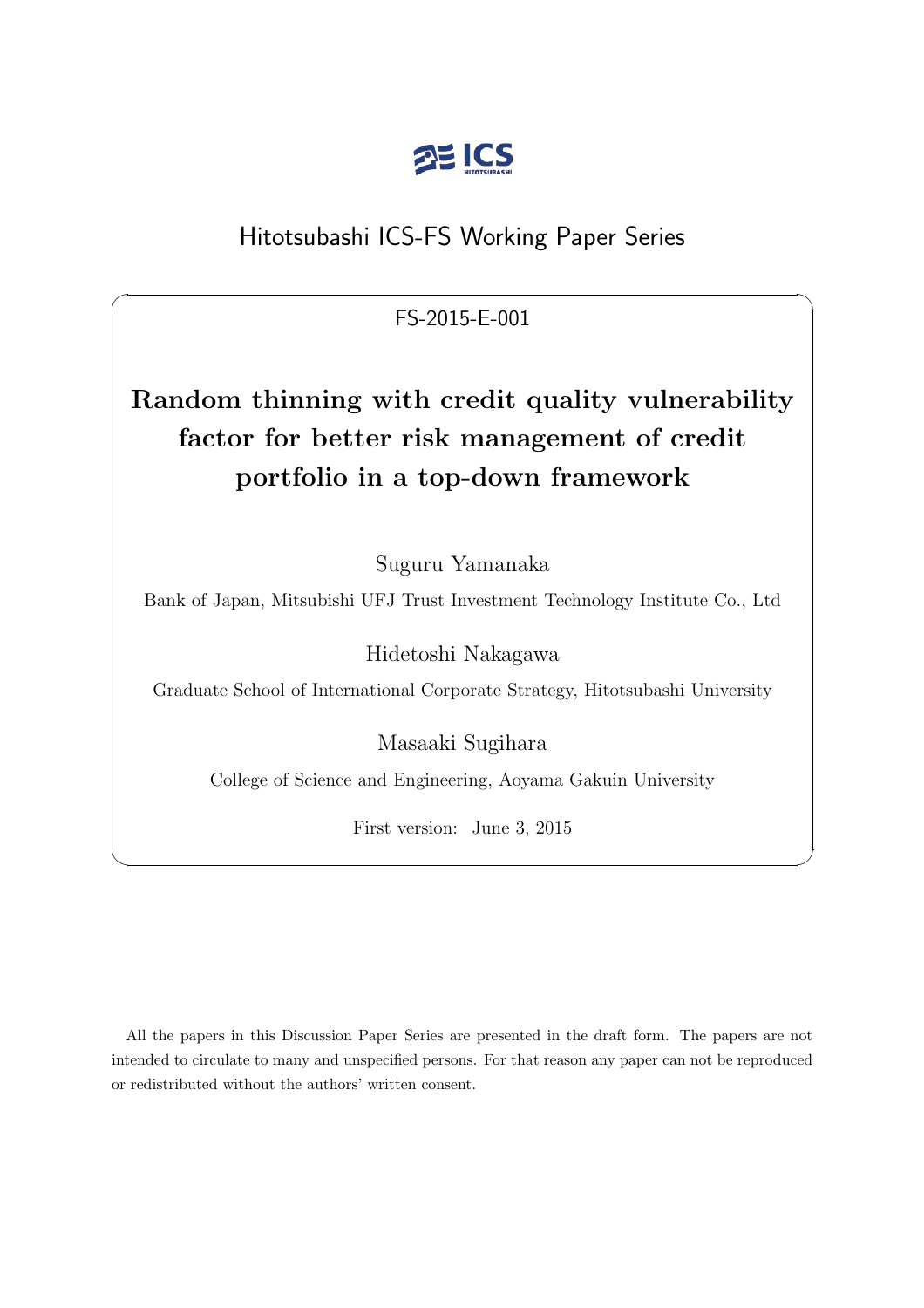## Random thinning with credit quality vulnerability factor for better risk management of credit portfolio in a top-down framework <sup>1</sup>

<sup>1</sup>*,∗*)Suguru Yamanaka, <sup>2</sup>*,∗∗*) Hidetoshi Nakagawa, <sup>3</sup>*,∗∗∗*)Masaaki Sugihara

1) Bank of Japan, Mitsubishi UFJ Trust Investment Technology Institute Co., Ltd

2) Graduate School of International Corporate Strategy, Hitotsubashi University

3) College of Science and Engineering, Aoyama Gakuin University Email: *<sup>∗</sup>* suguru.yamanaka@boj.or.jp, *∗∗*hnakagawa@ics.hit-u.ac.jp, *∗∗∗*sugihara@gem.aoyama.ac.jp

June 3, 2015

#### **Abstract**

In the top-down approach of portfolio credit risk modeling, we assess credit risks of sub-portfolios with the so-called random thinning model, which dissects the portfolio risk into sub-portfolio contributions. In this paper, we provide a random thinning model incorporating the sub-portfolio size and the factor called "credit quality vulnerability factor", in order to take into account credit quality vulnerability of sub-portfolios. With our random thinning model, we estimate credit quality vulnerability of industrial sectors. Numerical examples on assessing the risks of several credit portfolios show that our random thinning model is useful to detect how the proportions of constituent industrial sectors affect portfolio credit risks.

### **1 Introduction**

Quantitative credit risk model is essential for financial institutions to quantify and control their credit exposure. In the literature of modeling credit risk for portfolios, there are two different paradigms of "bottom-up" and "top-down".

In bottom-up approaches, we start to model credit risk of each obligor who is a constituent of some credit portfolio, and then we aggregate all the

<sup>1</sup>Views expressed are those of authors and do not necessarily reflect those of the authors employers. Any errors or omissions are the responsibility of the authors.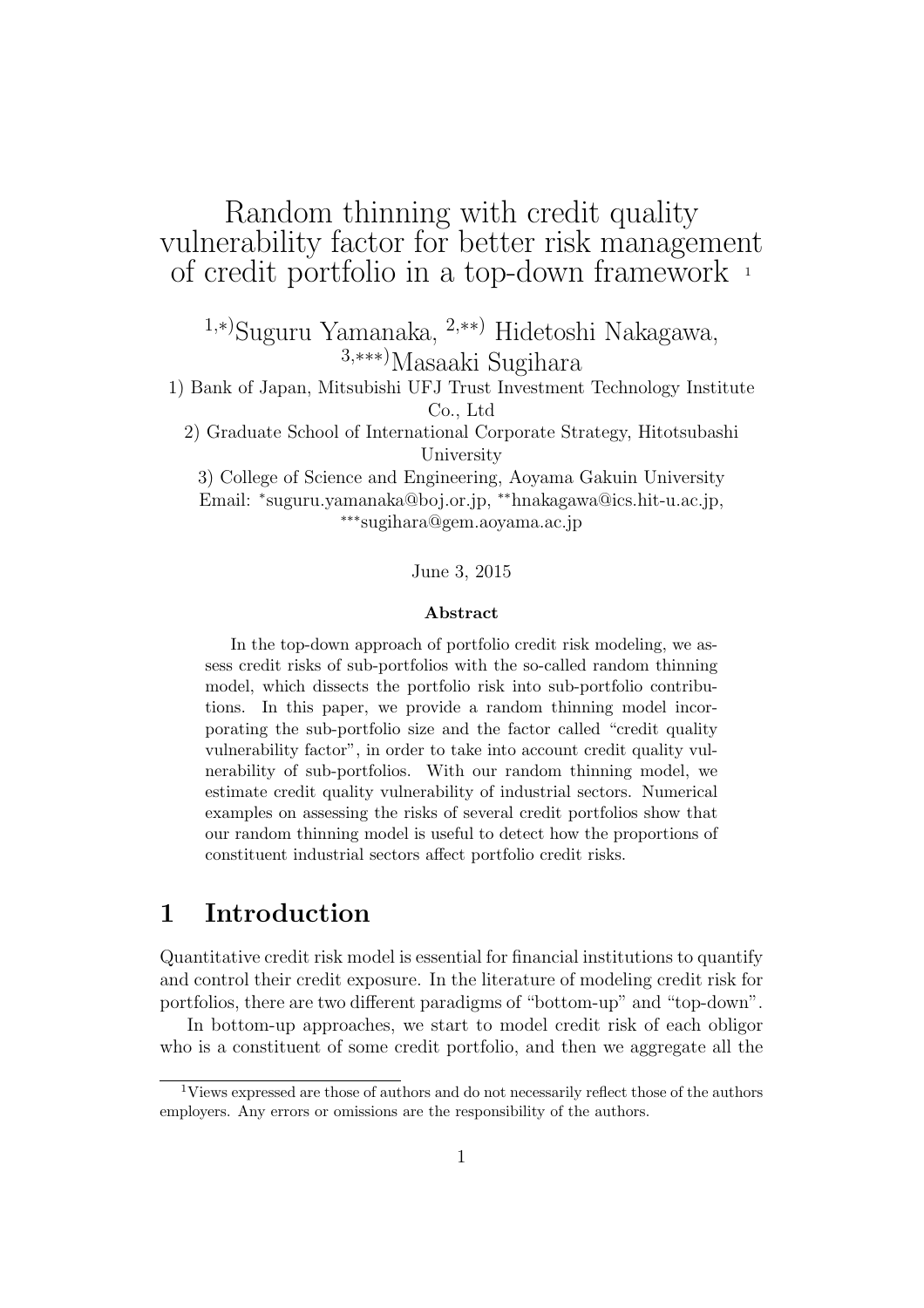risks of obligors in the portfolio to assess the portfolio-level credit risk in consideration of dependence structure among the portfolio constituents (for example, see Duffie and Singleton [2], Lando [10]).

On the other hand, often in top-down approach, an intensity-based model of the total credit loss point process in the underlying portfolio is primarily specified without reference to the portfolio constituents, and (if necessary) the procedure called random thinning is used to obtain individual intensities of the sub-portfolio or the portfolio constituents.

The purpose of this paper is to construct a new random thinning model in the top-down framework so as to precisely assess credit event risk of subportfolios in the economy-wide portfolio.

Credit risk modeling within the top-down approach, suggested by Giesecke et al.[4], starts with constructing portfolio-level (or economy-level) loss point processes, rather than loss point processes for the portfolio constituent obligors. Since Giesecke et al.[4], the literature on top-down approach credit risk modeling has expanded: Errais et al.[3], Kunisch and Uhrig-Homburg [9], Halperin and Tomecek [7], Nakagawa [12, 13], Kaneko and Nakagawa [8], Giesecke and Kim [5, 6], Yamanaka et al.[15, 16].

As Halperin and Tomecek [7] pointed out, a portfolio-level (or economywide-level) loss process of the top-down approach is generally much easier to calibrate to prices of credit portfolio derivatives than most aggregate portfolio loss processes obtained with the bottom-up approach. In addition to this, credit contagion can be readily introduced in this approach (for instance see Giesecke et al.[4], Giesecke and Kim [5] and Yamanaka et al.[15, 16]).

For the purpose of evaluating credit risk of the sub-portfolios or the constituent obligors in the top-down approach, usually used is the idea of random thinning, that is, allocating the whole credit event intensity for the "toppart" portfolio among the sub-portfolios or the constituents that decompose the whole portfolio.

Various versions of the random thinning model are proposed in previous works as follows. Giesecke et al.[4] and Halperin and Tomecek [7] proposed piece-wise constant thinning model for calculating portfolio constituent firms risk contribution and derived pricing formula for credit default swap (CDS) with the model. Kunisch and Uhrig-Homburg [9] and Kaneko and Nakagawa [8] proposed thinning models in which the reference constituent default probability is obtained by Merton model (see Merton [11] ); Kunisch and Uhrig-Homburg [9] used the thinning model to derive CDS pricing formula, while Kaneko and Nakagawa [8] did to study pricing of lending interest rate for bank loan. Giesecke and Kim [6] used a thinning model to obtain default intensity of the financial sector in US.

Giesecke and Kim [5] dissected the portfolio risk into sub-portfolio contri-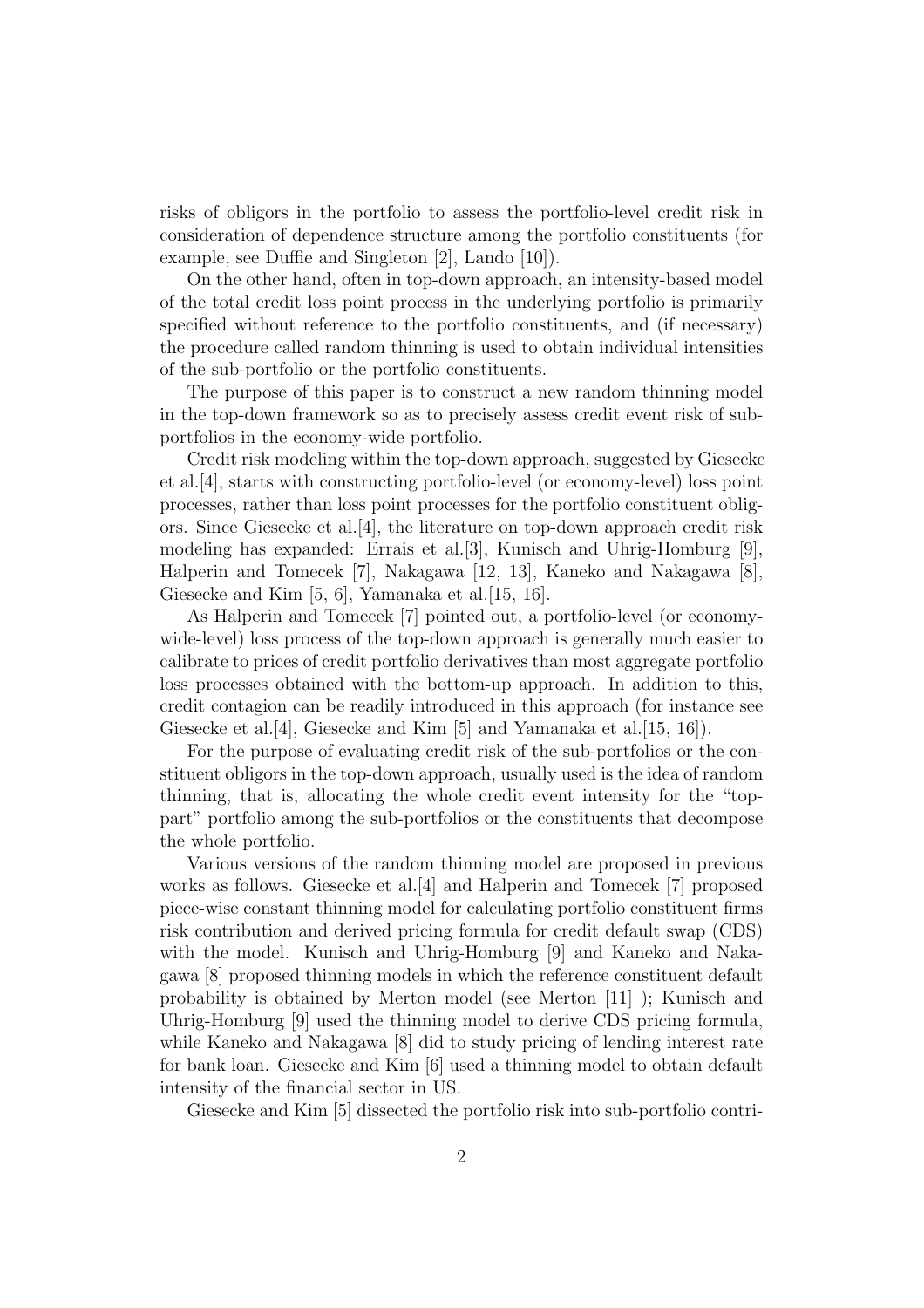butions by the thinning process specified by the weight of the sub-portfolio constituents to the whole portfolio. With such a thinning process, they analyzed the risk of collateralized debt obligations (CDOs) and suggested the method of generating the credit event time samples of the target subportfolios. Also they obtained default intensity of financial sectors with thinning models which are driven by macroeconomic factors.

Yamanaka et al. [15, 16], similar to Giesecke and Kim [5], used the thinning process specified by the weight of the sub-portfolio to the whole portfolio to calculate several risk measures such as Value at Risk(VaR) and Expected Shortfall(ES) of sub-portfolios.

Although there have been several studies on random thinning as above, it appears insufficient to evaluate the credit risk of the sub-portfolios or individual obligors consistently with the top-part risk evaluation. Indeed it seems that the credit event frequency in each subset in the economy cannot be explained only by the weight of the sub-portfolio constituents to the whole portfolio.

Therefore, for more precise credit risk assessment of the target subportfolios in the top-down framework, we try introducing a new thinning model which is a kind of generalization of the thinning model proposed in Giesecke and Kim [5] and Yamanaka et al. [15, 16]. Specifically the thinning model is the product of a couple of components: one is the same as the previous works, that is, the ratio of the number of constituent obligors in the sub-portfolio to that of the whole portfolio, and the other is another factor regarded as the vulnerability measure of credit quality of each subportfolio. We call the factor "credit quality vulnerability factor (CQVF)" in this paper. Here, the term "vulnerability" means how the credit qualities of the portfolio constituents tend to change. Especially, we suppose a constant CQVF ,for simplicity, associated with each of some sub-portfolios that partition the economy-wide portfolio according to some similarity in industrial classification. With such a thinning model, we examine the peculiarity of such partitioning sub-portfolios through estimation of the constant CQVF, so that we can confirm that it is useful to introduce CQVF to the thinning model even though it is the simple constant case. Moreover, as a numerical example, we simulate the future frequency of credit events for several portfolios that have different industrial distributions, in other words, different vulnerability of credit quality.

This paper is organized as follows. Section 2 summarizes the top-down approach. We propose some thinning models incorporating CQVF in section 3. In section 4, we suppose that the economy-wide portfolio is partitioned into five sub-portfolios. Under the assumption, we present the maximum likelihood framework for estimating constant CQVFs, then estimate the con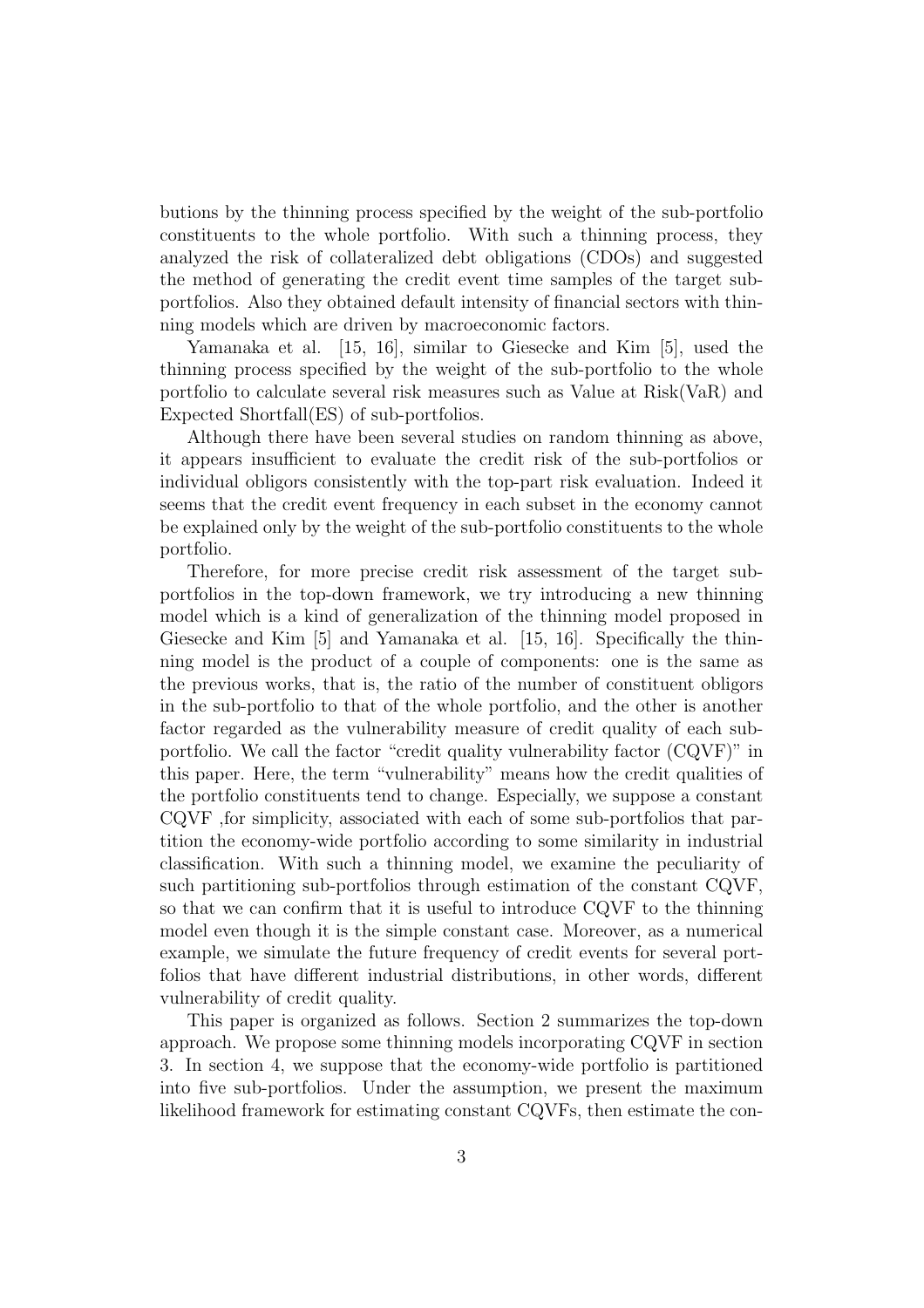stant CQVFs for the partitioning sub-portfolios with the historical data on rating transitions of Japanese enterprises, and apply the constant CQVF model to risk analysis of some hypothetical portfolios at last. We presents some concluding remarks in section 5 and we discuss some complementary topics in appendices.

#### **Anknowledgment**

This research was supported by JSPS KAKENHI(Grant-in-Aid for Scientific Research $(C)$ ) No. 26330026.

### **2 Framework of top-down approach**

In this section, we present a framework of top-down approach for credit risk modeling. We model uncertainty in the economy on a filtered complete probability space  $(\Omega, \mathcal{F}, \mathbb{P}, \{\mathcal{F}_t\}_{t\geq 0})$ , where  $\{\mathcal{F}_t\}_{t\geq 0}$  is a right-continuous and complete filtration.

We implicitly suppose that there are countable obligors which can be faced with some credit events<sup>2</sup> such as defaults as well as credit rating transitions in our credit portfolio. We denote the set of all of such obligors by  $S^* =$  $\{s_1, s_2, \ldots\}.$ 

Let  $\mathcal{T}^* = \{T_n\}_{n=1,2,\cdots}$  be a strictly increasing sequence, with  $0 < T_1 <$  $T_2 < \cdots$ , of totally inaccessible  $\{\mathcal{F}_t\}$ -stopping times. We regard the sequence of stopping times  ${T_n}_{n=1,2,\cdots}$  as the ordered credit event times observed in the economy-wide portfolio *S ∗* .

Moreover, we specify by  $N_t^* = \sum$ *n≥*1  $\mathbf{1}_{\{T_n \leq t\}}$  the counting process of credit

events in economy-wide  $S^*$ , and suppose that  $N_t^*$  has an intensity process  $\lambda_t^*$ , namely,  $\lambda_t^*$  is a  $\{\mathcal{F}_t\}$ -progressively measurable non-negative process such *that the compensated process*  $N_t^* - \int_0^t \lambda_s^* ds$  is an  $\{\mathcal{F}_t\}$ -local martingale. We that the compensated process  $N_t^* - \int_0^t \lambda_s^* ds$  is an  $\{\mathcal{F}_t\}$ -local martingale. call  $\lambda_t^*$  the total intensity (process).

When we need to focus on credit events happened in some sub-portfolio  $S(\subset S^*)$ , it is necessary to have the intensity process specified for the subportfolio *S*, denoted by  $\lambda_t^S$ . In order to obtain such intensity, we have to mention the procedure, which is often called a random thinning, of partitioning the total intensity  $\lambda_t$  into the intensity  $\lambda_t^S$  for sub-portfolio *S*.

<sup>2</sup>Credit events considered hereafter are default as well as credit rating transition (downgrade and/or upgrade). Giesecke et al.[4], Errais et al.[3], Kunisch and Uhrig-Homburg [9], Halperin and Tomecek [7], Giesecke and Kim [5] focused on defaults. Nakagawa [12] and Yamanaka et al.[15] focused on credit rating transitions. Kaneko and Nakagawa [8] and Yamanaka et al.[16] considered both rating transitions and defaults.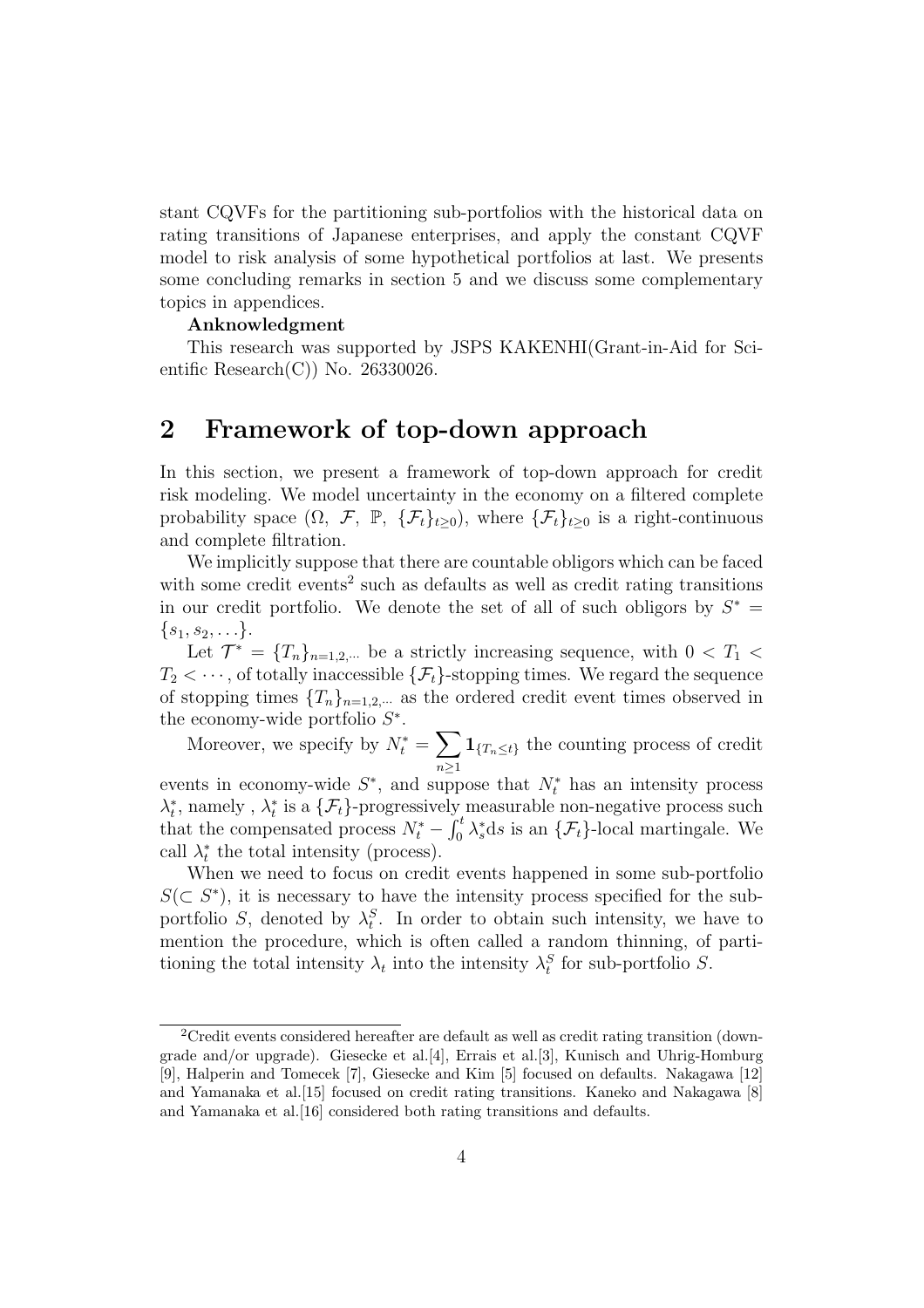Assume that the set  $S^*$  is decomposed into  $M(\geq 2)$  non-empty subportfolios  $\{S_i\}_{i=1,\dots,M}$  so that  $S_1 \cup \dots \cup S_M = S^*$  and  $S_i \cap S_j = \emptyset$   $(i \neq j)$ . The random thinning is specified by an  $\{\mathcal{F}_t\}$ -adapted processes  $\{Z_t^i\}_{i=1,\dots,M}$ with  $0 \leq Z_t^i \leq 1$  for any  $i = 1, \dots, M$ , which satisfies the following condition:

$$
\sum_{i=1}^{M} Z_t^i = 1 \text{ a.s. for any } t \ge 0.
$$
 (1)

Hereafter we use simple super-indices like writing  $Z_t^i$  for  $Z_t^{S_i}$ , if the subportfolios are labeled by integers and not confusing.

For any sub-portfolio *S*, the variable  $Z_t^S$  can be seen as the conditional probability that, when a credit event occurs at time  $t$  in  $S^*$ , the event is observed in sub-portfolio *S*. The process  $\{Z_t^S\}$  is called a thinning process associated with sub-portfolio *S*.

We remark that the counting process  $N_t^S$  of credit events observed in sub-portfolio *S* is specified by

$$
N_t^S = \sum_{n\geq 1} \mathbf{1}_{\{T_n \leq t\} \cap \{T_n \in \mathcal{T}^S\}},\tag{2}
$$

where  $\mathcal{T}^S$  stands for the set of event times observed in sub-portfolio  $S$ .

From Proposition 2.1 in Giesecke and Kim [5], the intensity associated with the counting process  $N_t^S$  is given by the process  $\lambda_t^S$  defined as follows:

$$
\lambda_t^S = Z_t^S \lambda_t^*,\tag{3}
$$

where  $\lambda_t^*$  is the total intensity and  $Z_t^S$  is the thinning process.

Thus the expected number given the information up to time *t* of credit events happened in sub-portfolio *S* during the future period  $(s, u]$  ( $t \leq s < u$ ) can be obtained by

$$
\mathbf{E}\left[N_u^S - N_s^S \mid \mathcal{F}_t\right] = \int_s^u \mathbf{E}\left[\lambda_v^S \mid \mathcal{F}_t\right] dv = \int_s^u \mathbf{E}\left[Z_v^S \lambda_v^* \mid \mathcal{F}_t\right] dv, \tag{4}
$$

where **E**[*·*] stands for the expectation under the probability measure *P*.

## **3 Thinning model with credit quality vulnerability factor**

This section introduces a thinning model for assessing credit risks of subportfolios. The model is specified by portfolio size (the number of constituent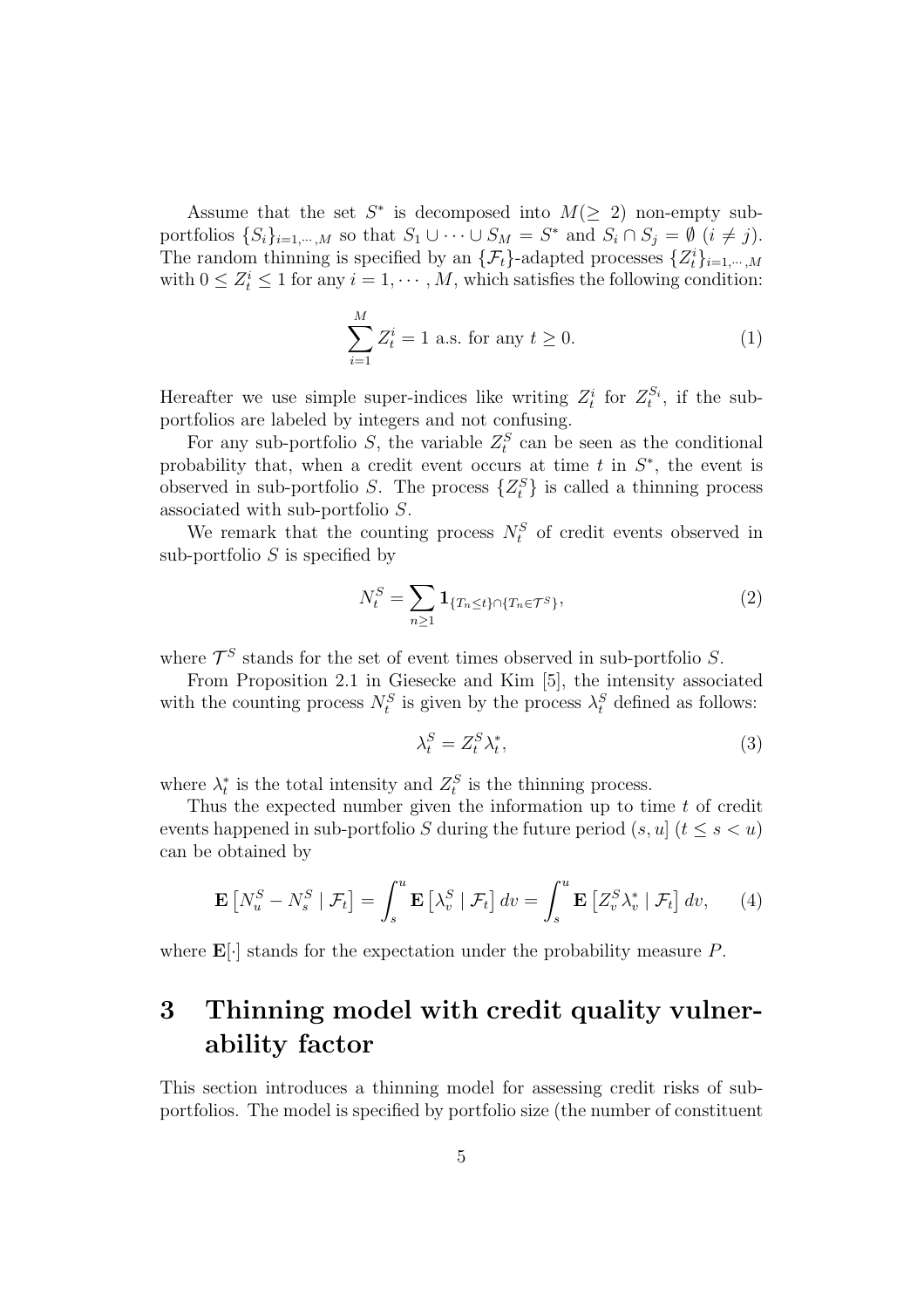obligors in the sub-portfolio) as well as another factor which represents a credit quality vulnerability of the sub-portfolio.

We simply consider that the frequency of credit event occurrences depend on the size of the portfolio. Thus, we introduce the ratio of the number of constituents in sub-portfolio *S* to that of the economy-wide portfolio *S <sup>∗</sup>* as follows:

$$
\tilde{Z}_t^S = \frac{X_t^S}{X_t^*},\tag{5}
$$

where  $X_t^S$  (resp.  $X_t^*$ ) denotes the number of obligors contained at time *t* in portfolio *S* (resp. economy-wide portfolio *S ∗* ). The quotients (5) is taken to be 0 when the denominator vanishes.

Although  $\tilde{Z}^S_t$  itself seems a natural candidate of the thinning process for *S*, we rather specify a thinning process  $Z_t^S$  by

$$
Z_t^S = \theta_t^S \tilde{Z}_t^S,\tag{6}
$$

where  $\{\theta_t^S\}_{t\geq 0}$  is a positive  $\{\mathcal{F}_t\}$ -adapted process<sup>3</sup>.

We can see  $\theta_t^S$  as some factor that affects credit event frequency independent of the portfolio size effect. If  $\theta_t^S$  becomes larger, the credit event frequency of sub-portfolio *S* higher and thus the credit quality of the subportfolio would be more vulnerable. On the other hand, if  $\theta_t^S$  smaller, the credit events in portfolio *S* happen less and thus the credit quality of *S* would be less vulnerable. Hence we call  $\theta_t^S$  "Credit Quality Vulnerability Factor (CQVF)".

Thinning with CQVF can be applied to a single name case where  $S = \{s_i\}$ for some  $s_i \in S^*$ .

Now, we introduce a couple examples of CQVF model<sup>4</sup>.

$$
Z_t^i = \frac{\theta_t^i \tilde{Z}_t^i}{\sum_{j=1}^M \theta_t^j \tilde{Z}_t^j}.
$$
\n<sup>(7)</sup>

 ${}^{3}$ In order to satisfy condition (1), the following normalization is often used:

Though such a normalization is not supposed for our discussion below, we mention the comparison of the estimates  $\theta_t^S$  between with and without the normalization in Appendix B.

<sup>&</sup>lt;sup>4</sup>As another example, Yamanaka [14] provided a piece-wise constant CQVF.  $\theta_t^S$  =  $\overline{\theta}^S + \epsilon_t^S$ , where  $\overline{\theta}^S$  is some positive constant and  $\epsilon_t^S$  is a process with piece-wise constant path. Specifically,  $\epsilon_t^S = \beta_j^S$  if  $H_j \le t < H_{j+1}$  for a sequence  $\{H_j\}_{j=0,1,2,\cdots}$  of increasing times, where  $\{\beta_j^S\}_{j=0,1,2,\cdots}$  are independent and identically distributed random variables following the same beta distribution with mean 0.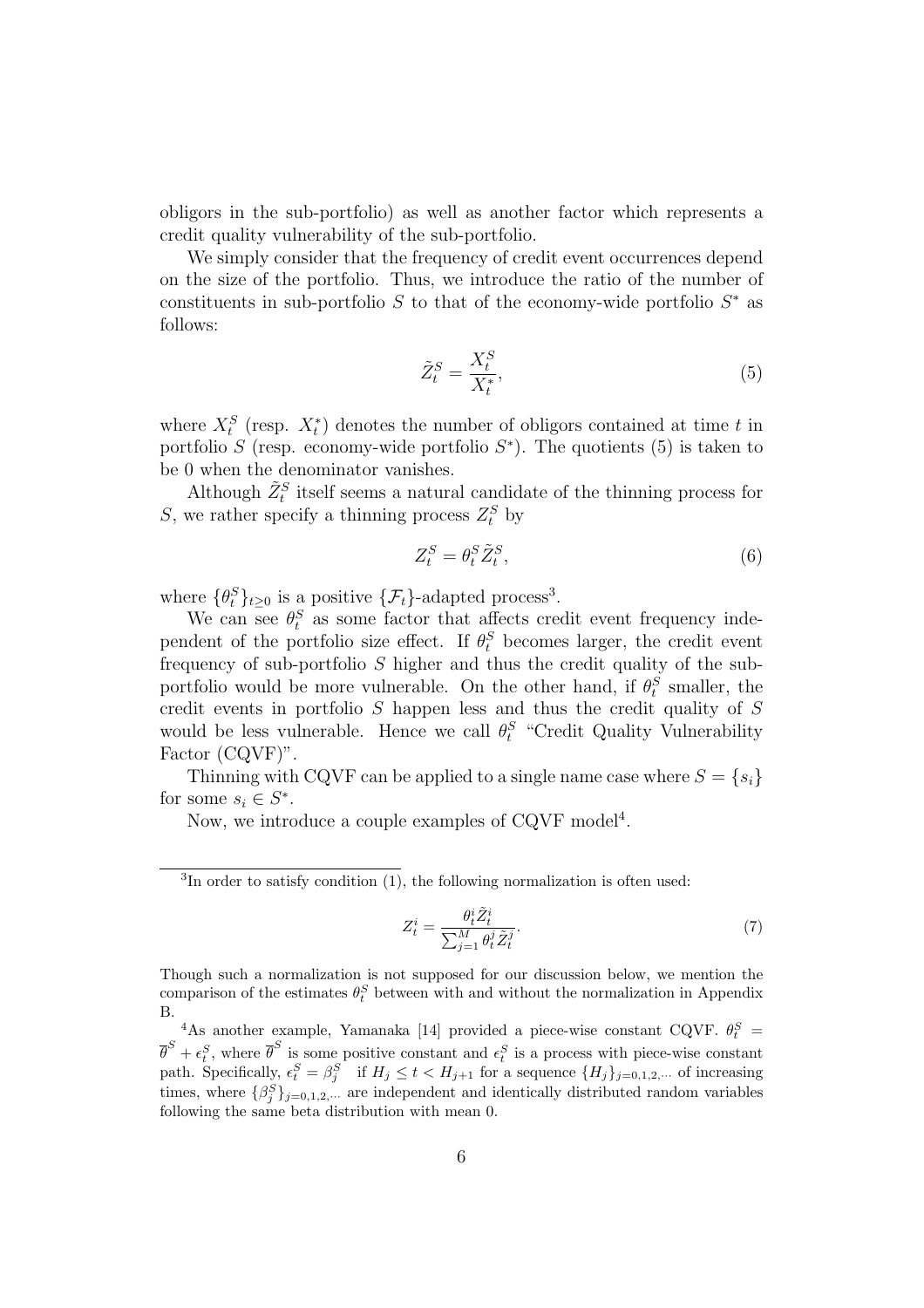**Example 1: Constant CQVF Model** The simplest is a "constant CQVF" model, in short,

$$
\theta_t^S \equiv \overline{\theta}^S,\tag{8}
$$

for some positive constant  $\overline{\theta}^S$ .

**Remark** In the case of the number of constituents in sub-portfolios changes, the "primitive CQVF" model, namely  $\theta_t^S = 1$  ( $^{\forall}S \subset S^*$ ) is derived.

Consider two sub-portfolios  $S_1$  and  $S_2$  where  $S_1 \cup S_2 = S^*$ ,  $S_1 \cap S_2 = \emptyset$ . Also, we suppose the number of constituents in sub-portfolio  $S_1$  increases in the period from  $t_1$  to  $t_2$ , that is, there are  $t_1$  and  $t_2(> t_1)$  such that  $X_{t_2}^1 - X_{t_1}^1 > 0.$ 

Then, the following conditions should be satisfied for both  $t_1$  and  $t_2$  (see  $(1))$ :

$$
\begin{cases} \frac{X_{t_1}^1}{X_{t_1}^*} \overline{\theta}^1 + \frac{X_{t_1}^2}{X_{t_1}^*} \overline{\theta}^2 = 1, \\ \frac{X_{t_2}^1}{X_{t_2}^*} \overline{\theta}^1 + \frac{X_{t_2}^2}{X_{t_2}^*} \overline{\theta}^2 = 1. \end{cases} \tag{9}
$$

As the solution of equation (9), we obtain  $\overline{\theta}^1 = \overline{\theta}^2 = 1$ . This simple example indicates that non-primitive constant CQVF model assumes that the number of constituents never changes.

**Example 2: Covariate CQVF Model** We are able to introduce some covariates (whose number is denoted by  $K$ ) for description of CQVF  $\theta_t^S$ . For example, we can model  $\theta_t^S$  by

$$
\theta_t^S = \overline{\theta}^S \exp\left(a_1^S Y_{1,t}^S + \dots + a_K^S Y_{K,t}^S\right),\tag{10}
$$

where  $\overline{\theta}^S$  is a positive constant, and  $\{Y_{k,t}^S\}_{k=1,\dots,K}$  are the covariates observed at time *t* and common to sub-portfolio  $S$ , and  ${a_k^S}_{k=1,\dots,K}$  are coefficients to be estimated. We call such a model "covariate CQVF" model.

We remark that the constant CQVF can be regarded as a special case of the covariate CQVF (10) without covariates.

Now let us consider a single name portfolio given by  $S = \{s_i\}$  ( $s_i \in S^*$ ). Then we can construct the single name intensity  $\lambda_t^{s_i}$  according to CQVF model (10). For simplicity, we assume that  $X_t^*$  does not vary in time, namely  $X_t^* \equiv \overline{X}^*$  for some positive integer  $\overline{X}^*$ .

First, we assume the total intensity  $\lambda_t^*$  is modeled as

$$
\lambda_t^* = \exp\left(b_0^* + b_1^* Y_{1,t}^* + \dots + b_{\tilde{M}}^* Y_{\tilde{K},t}^*\right) \tag{11}
$$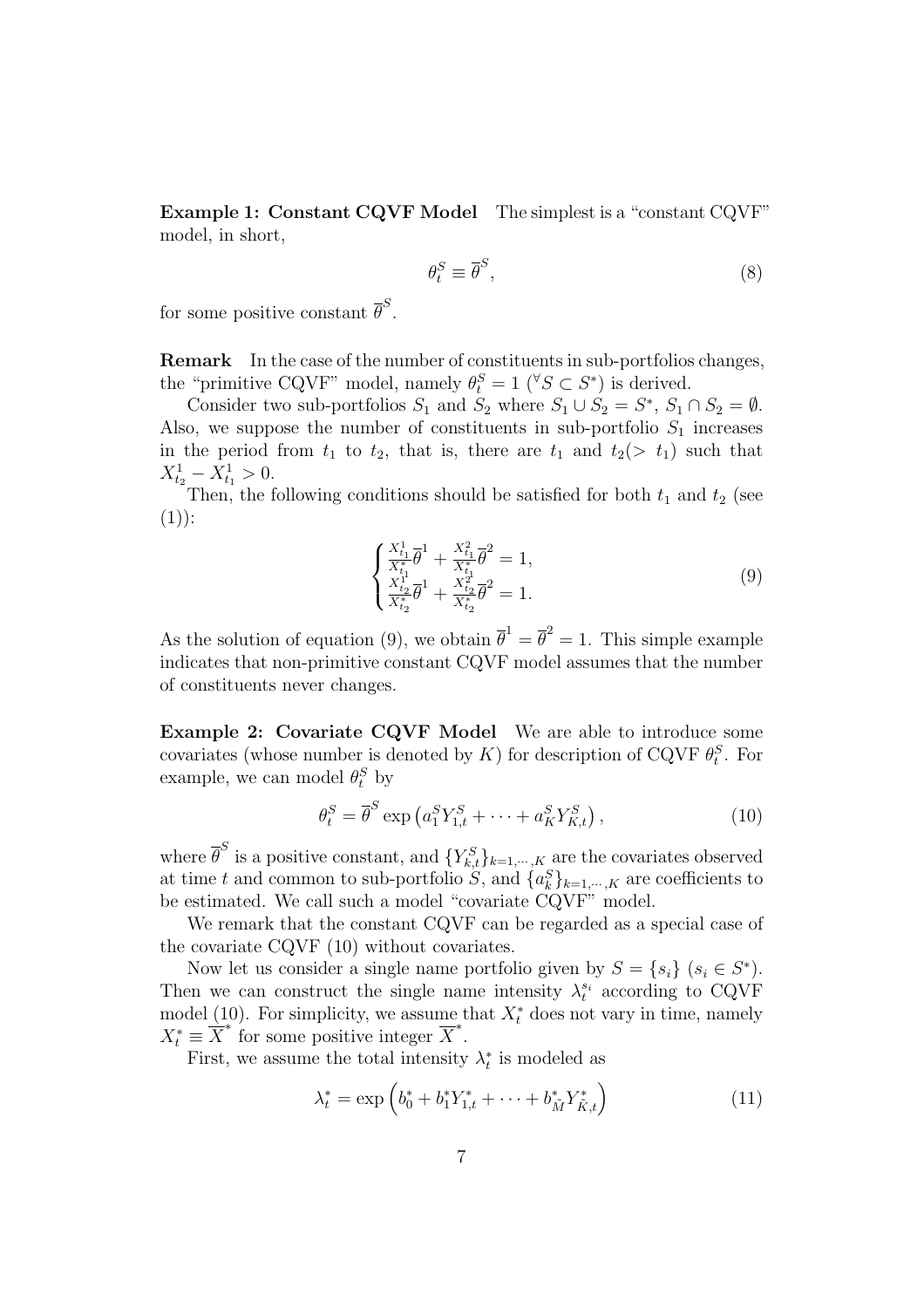where  ${Y^*_{k,t}}_{k=1,\dots,K}$  are covariates common to all the obligors in  $S^*$ , and  ${b_k^*}_{k=0,\dots,K}$  are coefficients. Such covariates  ${Y_{k,t}^*}_{k=1,\dots,K}$  would be economywide factors, for example, treasury rate, GDP, unemployment rate, and so on.

Next, it follows from (3) and  $Z_t^{s_i}$  specified by CQVF model  $\theta_t^S$  in (10) that the single name intensity  $\lambda_t^{s_i}$  for sub-portfolio  $\{s_i\}$  can be described as

$$
\lambda_t^{s_i} = Z_t^{s_i} \lambda_t^* = \frac{X_t^{s_i}}{X_t^*} \theta_t^{s_i} \lambda_t^*
$$
  
= 
$$
\frac{1}{X^*} \overline{\theta}^{s_i} \exp\left(a_1^{s_i} Y_{1,t}^{s_i} + \dots + a_K^{s_i} Y_{K,t}^{s_i}\right) \lambda_t^*
$$
  
= 
$$
\tilde{\theta}_0^{s_i} \exp\left(a_1^{s_i} Y_{1,t}^{s_i} + \dots + a_K^{s_i} Y_{K,t}^{s_i} + b_1^* Y_{1,t}^* + \dots + b_K^* Y_{K,t}^*\right)
$$
 (12)

where  $\tilde{\theta}_0^{s_i}$  =  $\overline{\theta}^{s_i}e^{b_0^*}$ *X*  $\frac{f^{(0)}}{f^{(0)}}$  and  $\{Y^{(s)}_{k,t}\}_{k=1,\dots,K}$  are covariates of personal information of obligor *s<sup>i</sup>* , whose examples can be some financial indicators calculated from accounting information or "distance to default" dependent on market information such as individual stock prices.

This is consistent with the individual intensity model suggested by Duffie et al.[1].

As an illustration, we show some estimation results of constant CQVF of industrial category portfolio and its application to portfolio credit risk analysis in the next section. The primitive thinning model of  $\theta_t^S = 1$  (<sup> $\forall S \subset$ </sup> *S ∗* ) is the thinning model employed in Giesecke and Kim [5] and Yamanaka et al. [15, 16].

## **4 Application: analyses of credit rating transition of Japanese firms with constant CQVF**

In this section, we use some historical data on credit rating transition of Japanese firms to estimate constant CQVF (see Example 1 of the previous section) for several sub-portfolios<sup>5</sup>. Then, we detect the frequency of credit

<sup>5</sup>As we remarked in the previous section, the only allowable constant model is the primitive model with  $\theta_t^S = 1$  if the number of constituents in sub-portfolios can change in time. However we try to estimate CQVF with the constant model even for such portfolios consisting of variable constituents. The one reason why we employ the constant CQVF model is that it is enough to learn whether the CQVF can be useful for improving the accuracy of thinning. As other reasons, we can regard the constant CQVF as an approximation of the time-varying CQVF if the number of constituents is less fluctuated, and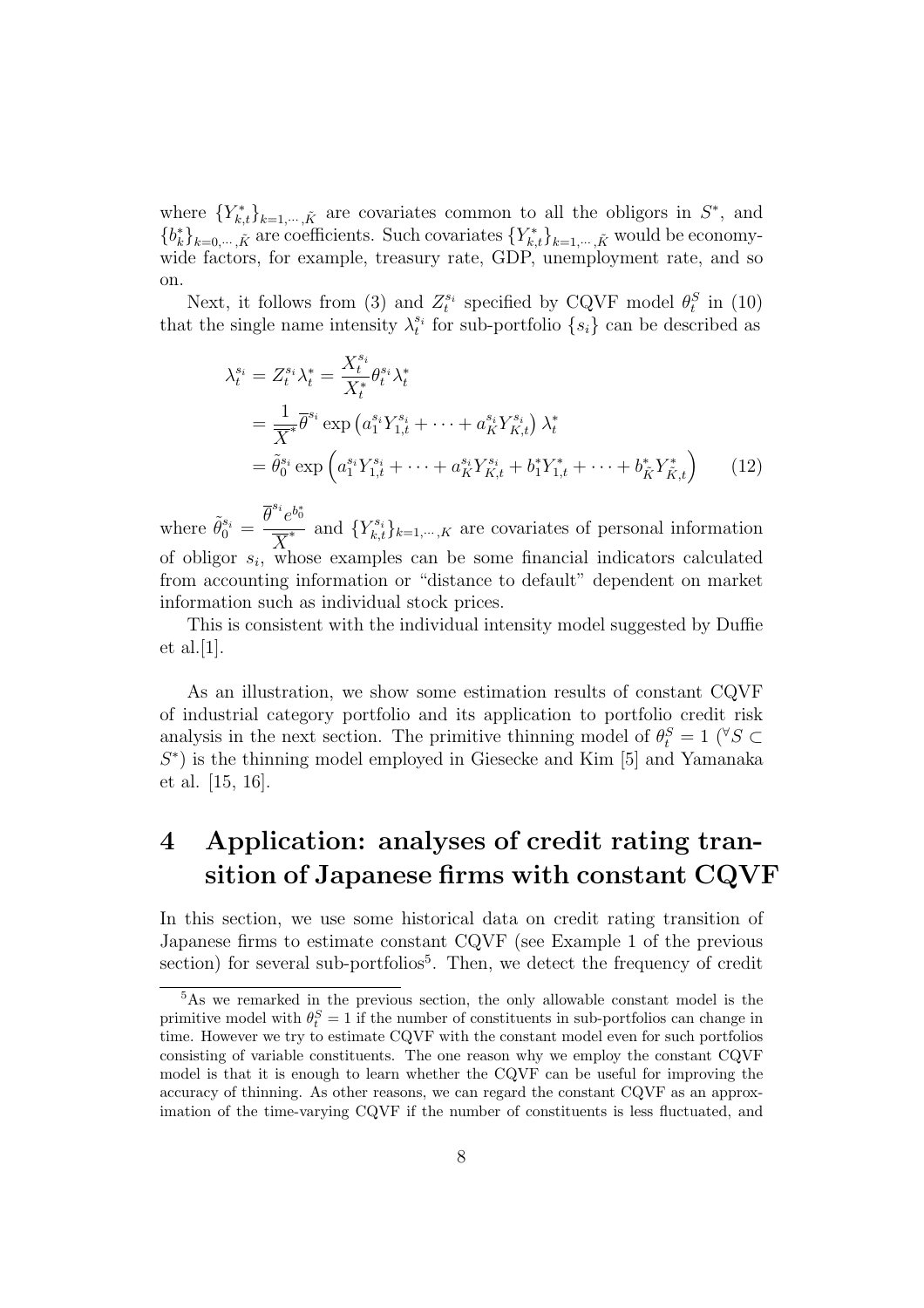event occurrence of each sector. Also, we calculate the number of downgrades occurs in several portfolios and see the effect of the portfolio constituent sectors ratio.

#### **4.1 Estimation Procedure**

We mention the estimation for the thinning model with covariate CQVF  $(10).$ 

Suppose that the economy-wide portfolio *S ∗* consists of *M* disjoint nonempty sub-portfolios  $S_1, \cdots, S_M$ .

The data for model estimation consists of pairs of when an event happens and in which portfolio the event occurs.

Specifically, the data available at time  $t$ , denoted by  $\mathcal{H}_t$  can be represented by the family of event times observed and in which sub-portfolio each observed event occurs:

$$
\mathcal{H}_t = \{ (T_n, \mathcal{T}^1 \cap [0, t], \cdots \mathcal{T}^M \cap [0, t]) \}_{T_n \leq t}.
$$

Let us remember that  $\mathcal{T}^S$  is the set of stopping times at which credit events occur in sub-portfolio *S*.

In general, because of the equality constraint (1), the CQVFs  $\theta^m$  can be freely given for only  $(M-1)$  sub-portfolios and that of the last one is determined by the equality constraint (1).

We suppose that  $\theta_t^1, \cdots, \theta_t^{M-1}$  are modeled as the covariate CQVF model<sup>6</sup> and the thinning for sub-portfolio  $S_M$  is calculated via the equality constraint (1). Also we assume that the parameters to be estimated are  $\Theta =$  ${(\overline{\theta}^m, a_1^m, \cdots, a_K^m)}_{m=1,\cdots,M-1}.$ 

In ordet to estimate parameters Θ of the covariate CQVF model (10) for sub-portfolio  $S_1, \cdots, S_{M-1}$ , we employ a maximum likelihood method.

Since  $\{Z_{T_n}^m\}_{n \leq N_t, m=1,\dots,M}$  are independent given the data  $\mathcal{H}_t$  and  $Z_{T_n}^S =$  $P(T_n \in \mathcal{T}^S \mid T_n \in \mathcal{T}^*, \Theta)$  for any sub-portfolio *S*, the likelihood function is

$$
L(\Theta \mid \mathcal{H}_t) = \prod_{m=1}^{M-1} \prod_{T_n \le t | T_n \in \mathcal{T}^m} Z_{T_n}^m \times \prod_{T_n \le t | T_n \in \mathcal{T}^M} \left(1 - \sum_{m=1}^{M-1} Z_{T_n}^m \right). \tag{13}
$$

we can expect to see the average of time-varying CQVF at least even if the number of constituents is sharply fluctuated.

<sup>6</sup>We remark that the estimation can depend on which sub-portfolios are chosen for constructing free  $(M-1)$  CQVF models.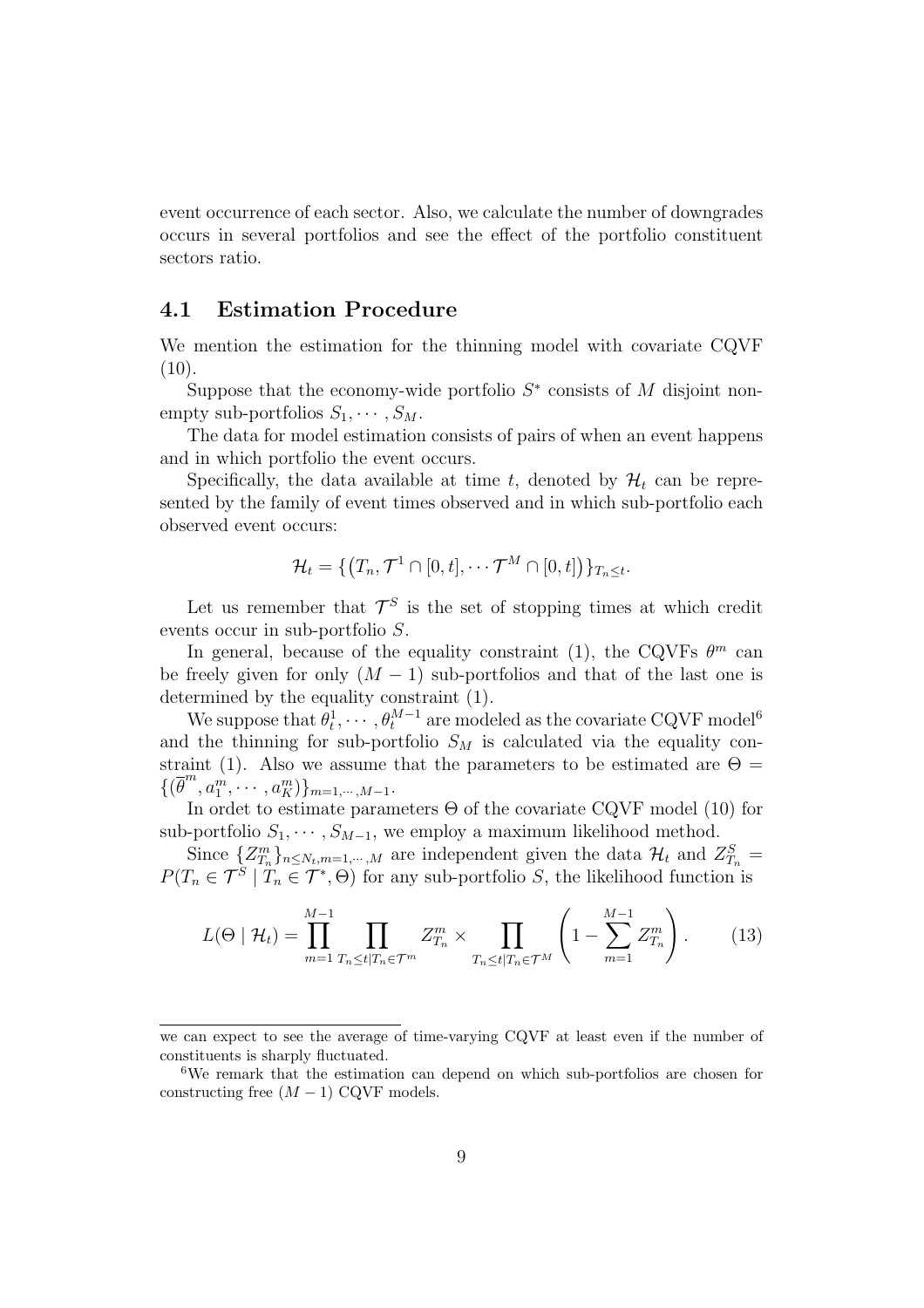Therefore the log-likelihood function of the thinning model can be given by

$$
\log L(\Theta \mid \mathcal{H}_{t}) = \sum_{m=1}^{M-1} \sum_{T_{n} \leq t | T_{n} \in \mathcal{T}^{m}} \log \left( Z_{T_{n}}^{m} \right) + \sum_{T_{n} \leq t | T_{n} \in \mathcal{T}^{M}} \log \left( 1 - \sum_{m=1}^{M-1} Z_{T_{n}}^{m} \right)
$$
  
\n
$$
= \sum_{m=1}^{M-1} \sum_{T_{n} \leq t | T_{n} \in \mathcal{T}^{m}} \left\{ \log \left( \tilde{Z}_{T_{n}}^{m} \right) + \log \left( \overline{\theta}^{m} \right) + \left( a_{1}^{m} Y_{1,t}^{m} + \dots + a_{K}^{m} Y_{K,t}^{m} \right) \right\}
$$
  
\n
$$
+ \sum_{T_{n} \leq t | T_{n} \in \mathcal{T}^{M}} \log \left( 1 - \sum_{m=1}^{M-1} \tilde{Z}_{T_{n}}^{m} \overline{\theta}^{m} e^{a_{1}^{m} Y_{1,t}^{m} + \dots + a_{K}^{m} Y_{K,t}^{m}} \right), \qquad (14)
$$

where  $\tilde{Z}_{t}^{S}$  for sub-portfolio *S* stands for the ratio of the constituents in subportfolio *S* defined in (5).

As for the empirical study below, we use the much simpler constant CQVF model for two partitions of the economy-wide portfolio with the log-likelihood function  $(15)^7$ .

Then we need to estimate only one parameter  $\bar{\theta}^S$  of the one target subportfolio *S*, so the log-likelihood function is given by

$$
\log L(\overline{\theta}^S \mid \mathcal{H}_t) = \sum_{T_n \le t | T_n \in \mathcal{T}^S} \left\{ \log \tilde{Z}_{T_n}^S + \log \overline{\theta}^S \right\} + \sum_{T_n \le t | T_n \notin \mathcal{T}^S} \log \left( 1 - \tilde{Z}_{T_n}^S \overline{\theta}^S \right). \tag{15}
$$

### **4.2 Estimation of constant CQVFs**

In this subsection, we use some historical data on credit rating transition of Japanese firms to estimate the constant CQVF of the sub-portfolios that partition the economy-wide portfolio. We presume that the economy-wide portfolio is partitioned into five sub-portfolios according to the industrial sector defined as Tokyo Stock Exchange (TSE) 33 sector classification We give the relations between the five sub-portfolios and TSE 33 sector classification as seen in Table 1.

As the sample data of credit events, we use the historical records on downgrade and upgrade from January 4, 2000 to December 30, 2010 of the Japanese firms, which were announced by Rating and Investment Information, Inc.  $(R&I)^8$ . Thus we implicitly suppose that the economy-wide (EW)

<sup>7</sup>As we can see in Appendix A, the estimates obtained every sector with the simpler two partition log-likelihood function (15) are not so different from those with the entire log-likelihood function (14).

<sup>8</sup>Rating and Investment Information is one of the largest credit rating agency in Japan.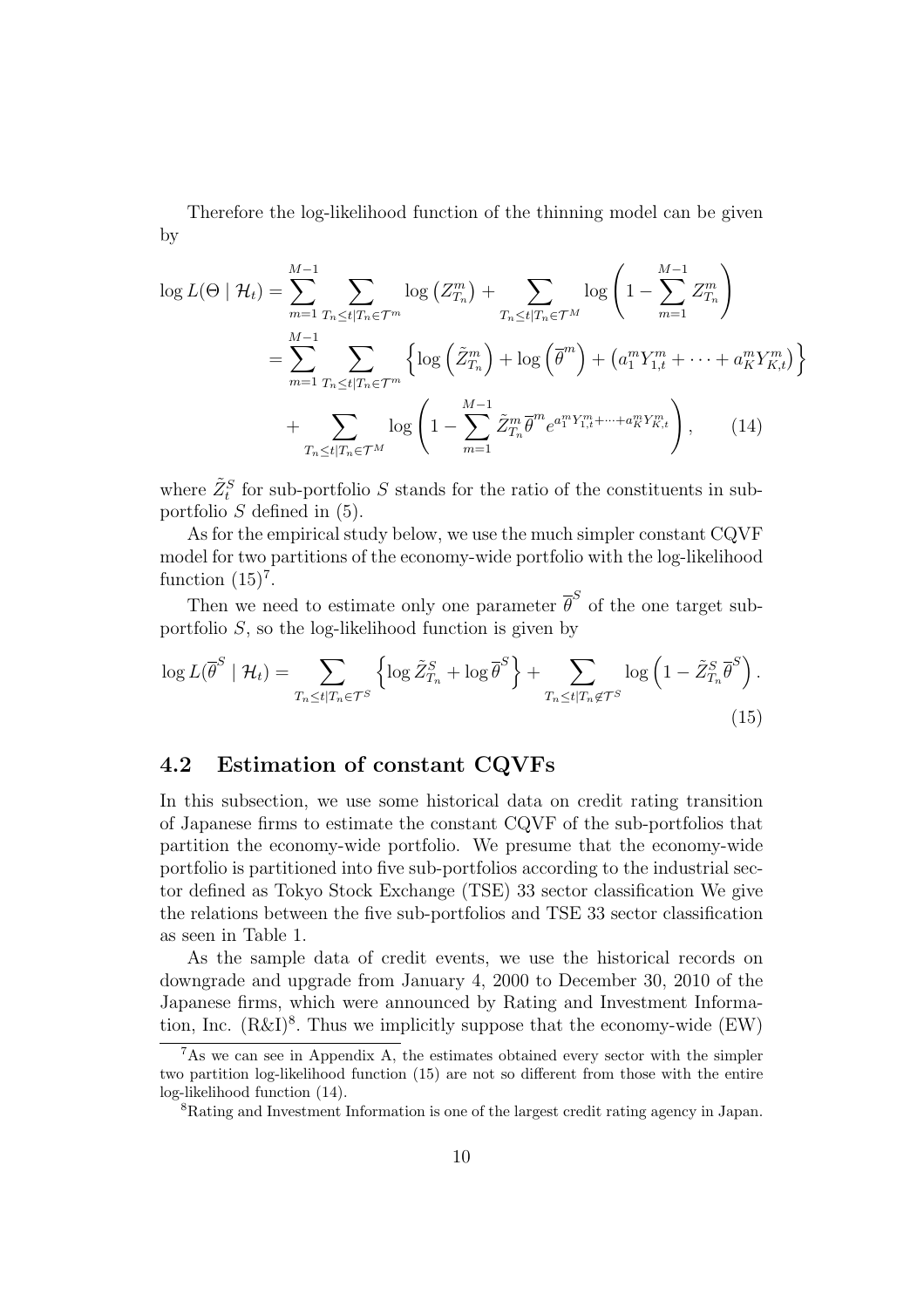| 5 sub-portfolios | 33 Sector Classification        |                        |
|------------------|---------------------------------|------------------------|
| Cyclical         | Mining                          | Textiles & Apparels    |
|                  | Pulp & Paper                    | Chemicals              |
|                  | Oil & Coal Products             | <b>Rubber Products</b> |
|                  | Glass & Ceramics Products       | Iron & Steel           |
|                  | Nonferrous Metals               | Metal Products         |
|                  | Marine Transportation           | Wholesale Trade        |
| Defensive        | Fishery, Agriculture & Forestry | Foods                  |
|                  | Pharmaceutical                  | Electric Power         |
|                  | Gas                             |                        |
| High Technology  | Machinery                       | Electric Appliances    |
|                  | <b>Transportation Equipment</b> | Precision Instruments  |
|                  | Information & Communication     |                        |
| Financial        | Securities & Commodity Futures  | <b>Banks</b>           |
|                  | Life Insurance                  | Non-life insurance     |
|                  | Other Financing Business        |                        |
| Domestic         | Construction                    | Other Products         |
|                  | Land Transportation             | Air Transportation     |
|                  | Warehousing & Harbor            | Retail Trade           |
|                  | Real Estate                     | Services               |
|                  | <b>Transportation Services</b>  |                        |

Table 1: The relations between the five sub-portfolios and Tokyo Stock Exchange 33 sector classification.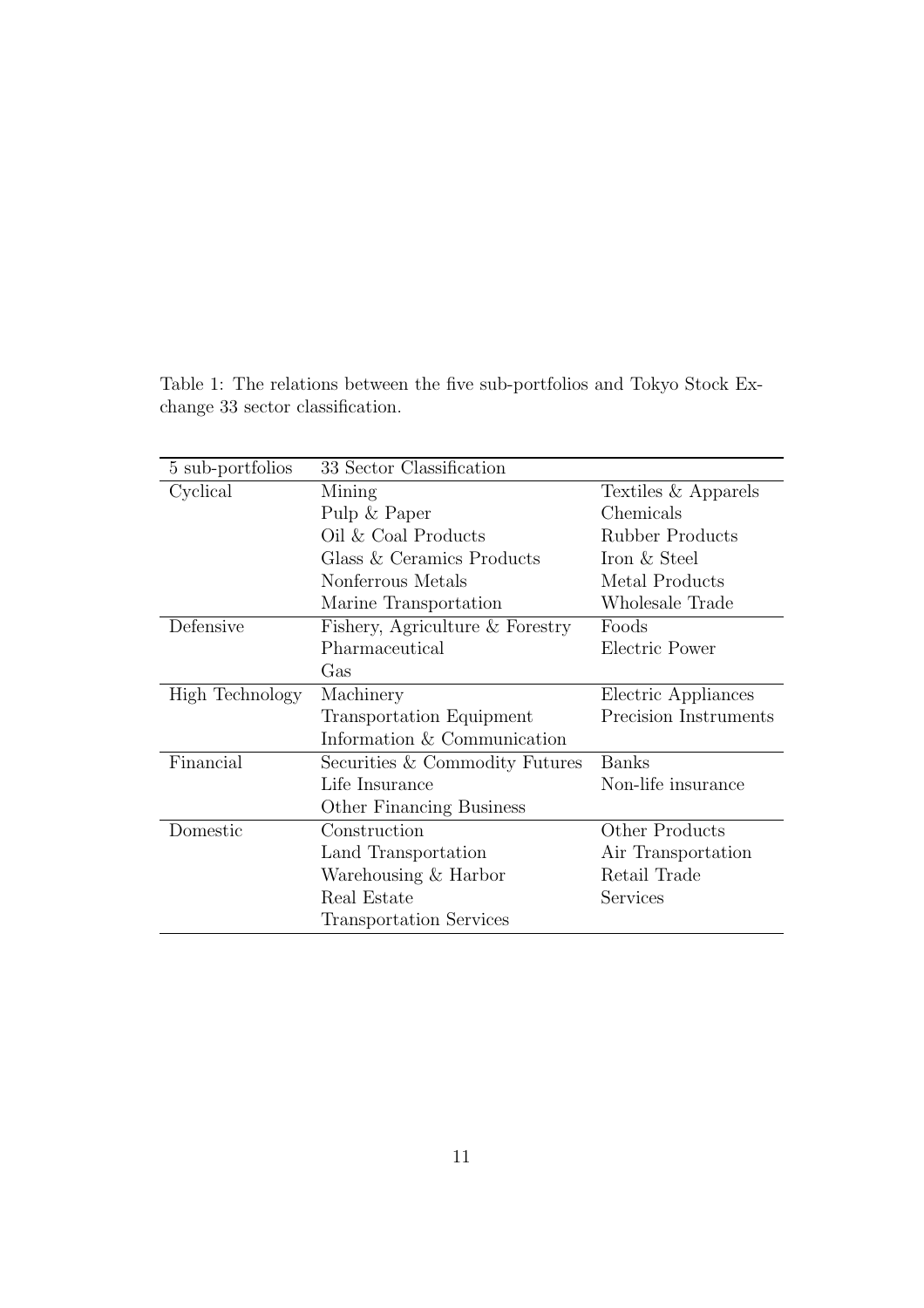portfolio  $S^*$  is constituted by all the firms where R&I provided the credit rating each period. As such, each of the five partitioning sub-portfolios ("Cyclical", "Defensive", "High Tech.", "Financial", and "Domestic") consists of the firms that have (had) some credit rating provided by R&I.

We use such records on downgrade and upgrade to estimate CQVFs of downgrade and upgrade separately for each sub-sector with the simple ML with the log-likelihood function (15). The estimation results are displayed in Table 2.

As discussed in section 3, if the estimate satisfies the inequality  $\bar{\theta}^S > 1$ (resp.  $\bar{\theta}^S$  < 1), the sub-portfolio *S* can be considered as relatively vulnerable (resp. stable) in credit quality. "High" (resp. "Low") in the column of "Event Frequency" in Table 2 indicates that satisfied is not only  $\bar{\theta}^S > 1$  (resp.  $\overline{\theta}^S$  < 1) but also the absolute value of the difference between the estimate and the null hypothsis  $\overline{\theta}^S = 1$  is larger than twice of the standard error given in the parenthesis below the estimate (meaning about 5% significance level).

Table 2 indicates that "Defensive" is the lowest rating-change frequency sector while "Financial" is the highest. In short, indeed the credit qualities of "Financial" is likely to be more vulnerable than "Defensive" sub-portfolio. In addition, Table 2 implies that downgrades in 'Cyclical" and upgrades in "Domestic" can be less frequent for the component proportion ratio to the whole portfolio.

Next we calculate AIC for CQVF model as well as the primitive model  $(\overline{\theta}^S = 1)$  in Table 3.

From the principle that the model with smaller AIC should be selected, Table 3 implies that the constant CQVF model rather than the primitive model seems more appropriate for "Cyclical", "Defensive" and "Financial" in case of downgrades, while so does for "Defensive", 'Financial" and "Domestic" in case of upgrades.

Moreover we examine the closeness between the monthly expected number implied by the model and the actual monthly observations of downgrades/upgrades so as to compare the model prediction power between the constant CQVF model and the primitive one.

For the purpose, we compute the conditional expectations of credit event counts happened per month for each sector  $S_i$  given the data available up to the end of the current month as well as the event times in the next one month. Specifically, if  $t_m$  and  $t_{m+1}$  are respectively the end of the current month and that of the next month, the conditional expectation of  $N^i_{t_{m+1}} - N^i_{t_m}$  can be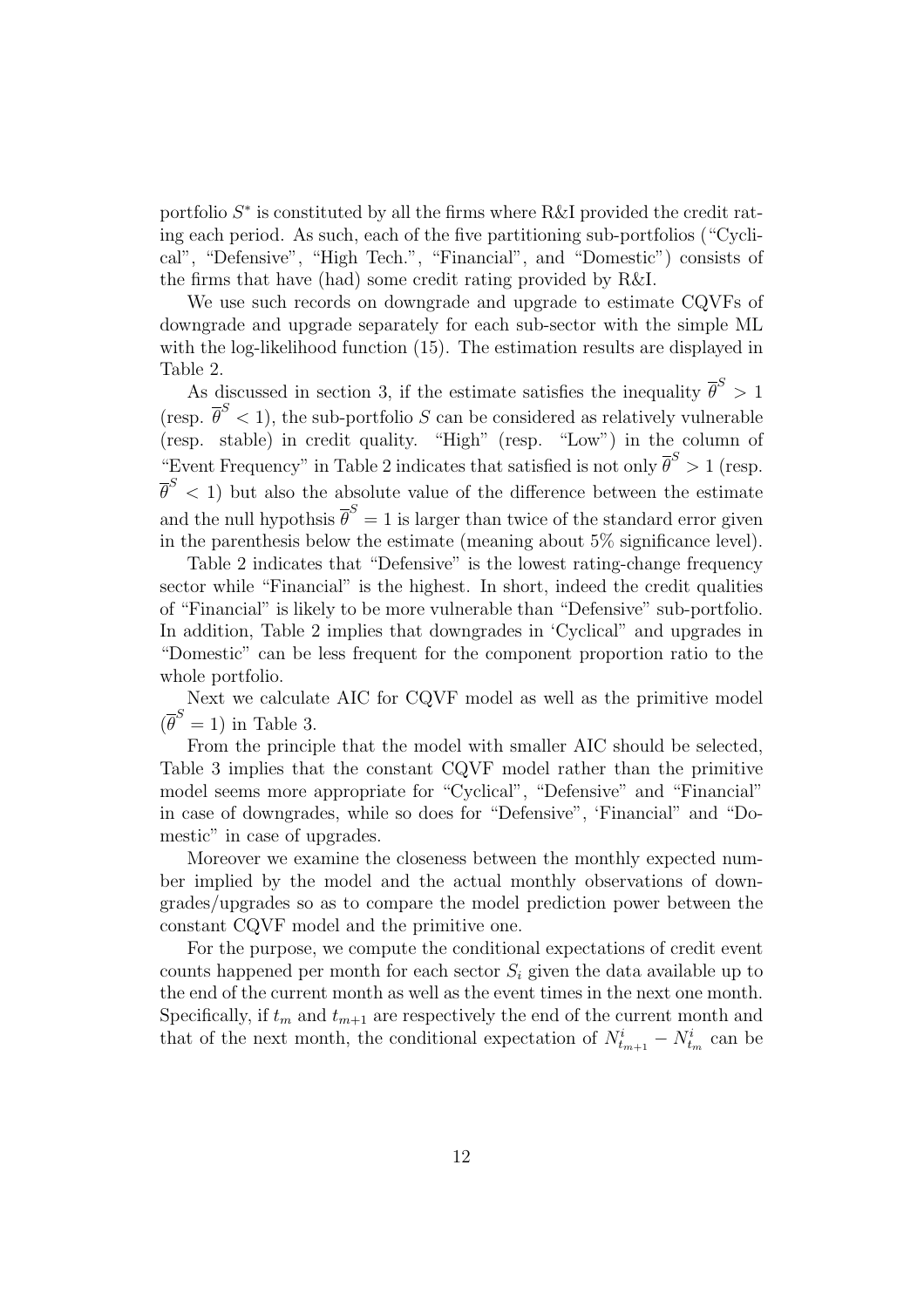Table 2: The estimates of the constant CQVF for the five sub-portfolios the simple ML with the log-likelihood function (15). The values in parentheses are the standard errors. "High" (resp. "Low") stands for  $\theta > 1$  (resp.  $\theta < 1$ ) with about 5% significance level.

| Down-Grade |         |                 | Up-Grade |                 |
|------------|---------|-----------------|----------|-----------------|
| Sub-port.  | CQVF    | Event Frequency | CQVF     | Event Frequency |
| Cyclical   | 0.780   | Low             | 1.075    |                 |
|            | (0.069) |                 | (0.087)  |                 |
| Defensive  | 0.617   | Low             | 0.638    | Low             |
|            | (0.097) |                 | (0.109)  |                 |
| High-tech  | 1.092   |                 | 1.163    |                 |
|            | (0.080) |                 | (0.090)  |                 |
| Financial  | 1.354   | High            | 1.336    | High            |
|            | (0.115) |                 | (0.117)  |                 |
| Domestic   | 1.083   |                 | 0.733    | Low             |
|            | (0.069) |                 | (0.068)  |                 |

Table 3: AIC of the constant CQVF model and the primitive model  $(\overline{\theta}^S = 1)$ for each sub-portfolio.

|           | Down-grade |        | Up-grade  |             |
|-----------|------------|--------|-----------|-------------|
| Sector    | Primitive  | CQVF   | Primitive | <b>CQVF</b> |
| Cyclical  | 535.92     | 529.01 | 520.73    | 521.96      |
| Defensive | 289.05     | 279.50 | 242.04    | 235.69      |
| High-tech | 629.94     | 630.58 | 540.55    | 539.06      |
| Financial | 560.20     | 551.17 | 513.70    | 506.13      |
| Domestic  | 693.43     | 693.94 | 478.49    | 467.17      |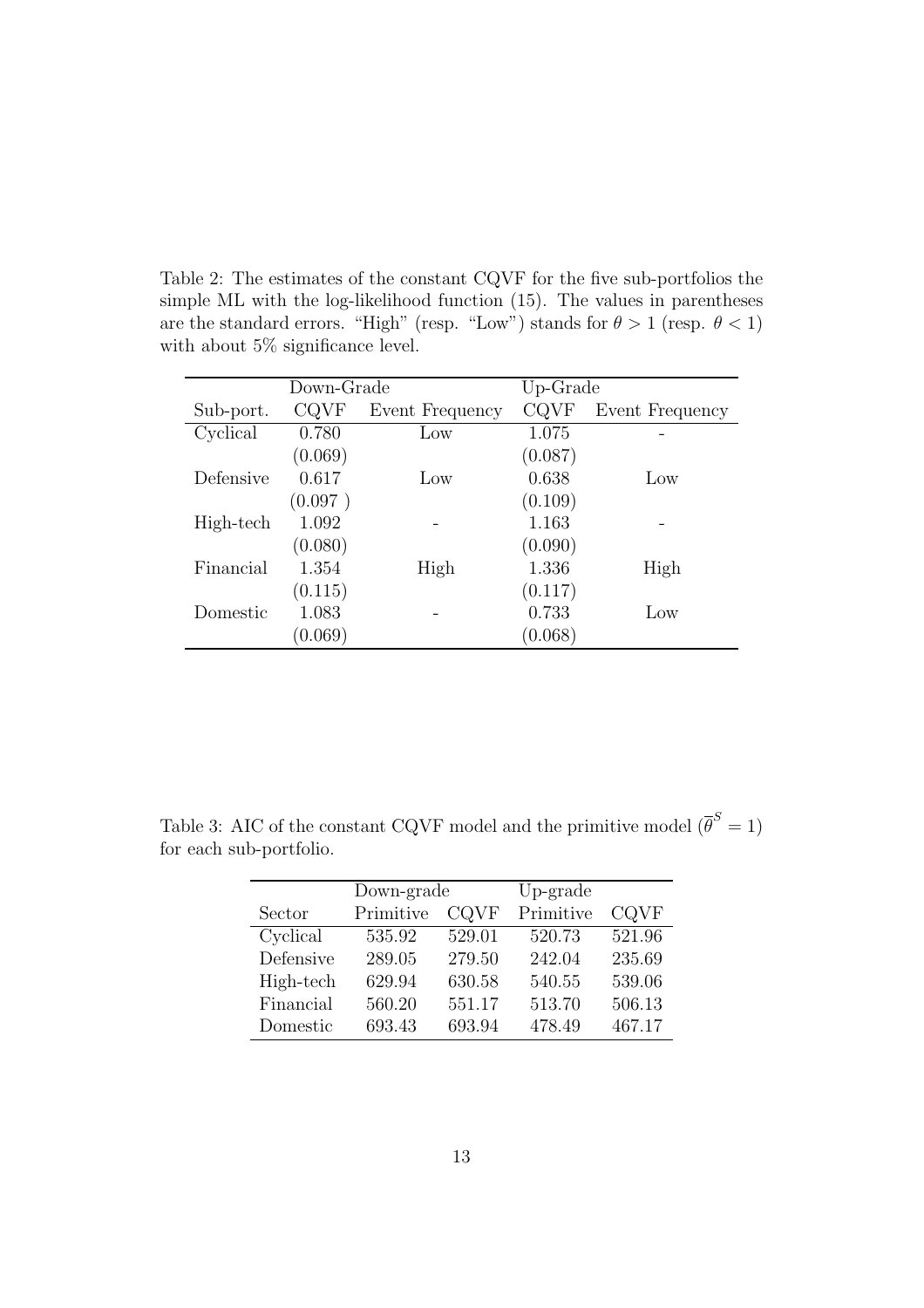achieved due to the argument in Section 2 by

$$
\mathbf{E}\left[N_{t_{m+1}}^{i}-N_{t_{m}}^{i} \mid \mathcal{H}_{t_{m}}, \{T_{n}\} \subset (t_{m}, t_{m+1}] \cap \mathcal{T}^{*}\right]
$$
\n
$$
= \sum_{T_{n} \in (t_{m}, t_{m+1}] \cap \mathcal{T}^{*}} \mathbf{E}\left[Z_{T_{n}}^{i} \mid \mathcal{H}_{t_{m}}\right] = \sum_{T_{n} \in (t_{m}, t_{m+1}] \cap \mathcal{T}^{*}} \tilde{Z}_{T_{n}}^{i} \cdot \widehat{\theta}^{i}, \qquad (16)
$$

where  $\tilde{Z}^i_t$  is the ratio of the number of constituents in sub-portfolio  $S_i$  to  $S^*$ defined in (5), and  $\overline{\theta}^i$  is the estimate of the constant CQVF  $\overline{\theta}^i$  via the simple  $ML$  with  $(15)$ .

Table 4 (resp. Table 5) shows some basic statistics of the difference between the expected number (16) of monthly downgrades (resp. upgrades) counts and the observation during January 2000 to December 2010 for each of the five sub-portfolios.

In addition, Figure 1 displays the time series transition of the observations of monthly downgrades as well as the conditional expectations (16) of monthly downgrade counts implied respectively by the CQVF model and the primitive model for "Cyclical" sub-portfolio.

Both tables and the figure indicate that the estimation by CQVF model is closer on average to the observations than primitive model during most of the periods.

However, we can also realize that the primitive model leads to better estimation of monthly rating changes than CQVF model when the events happen much more than usual, for example, around 2002 as seen in Figure 1. The consequence implies that some time-varying CQVF models would be more adequate for dynamic random thinning during a long period than the constant CQVF model.

### **4.3 Simulation analysis on portfolio credit risk in consideration of CQVF**

In this subsection, we examine with some numerical simulation how much the industrial sector constitution ratio in a portfolio influences the portfolio downgrade risk.

Suppose that the economy-wide (EW) portfolio  $S^*$  is constituted by 567 bond issuers, which R&I provided the ratings on January 4, 2011, and that *S <sup>∗</sup>* has the distribution over the five sub-portfolios as seen in Table 6. Then we consider three hypothetical portfolios named portfolio A, B and C for downgrade simulation analysis as below.

As presented in Table 6, the three hypothetical portfolios uniformly consist of 200 bond issuers and are respectively specified as follows: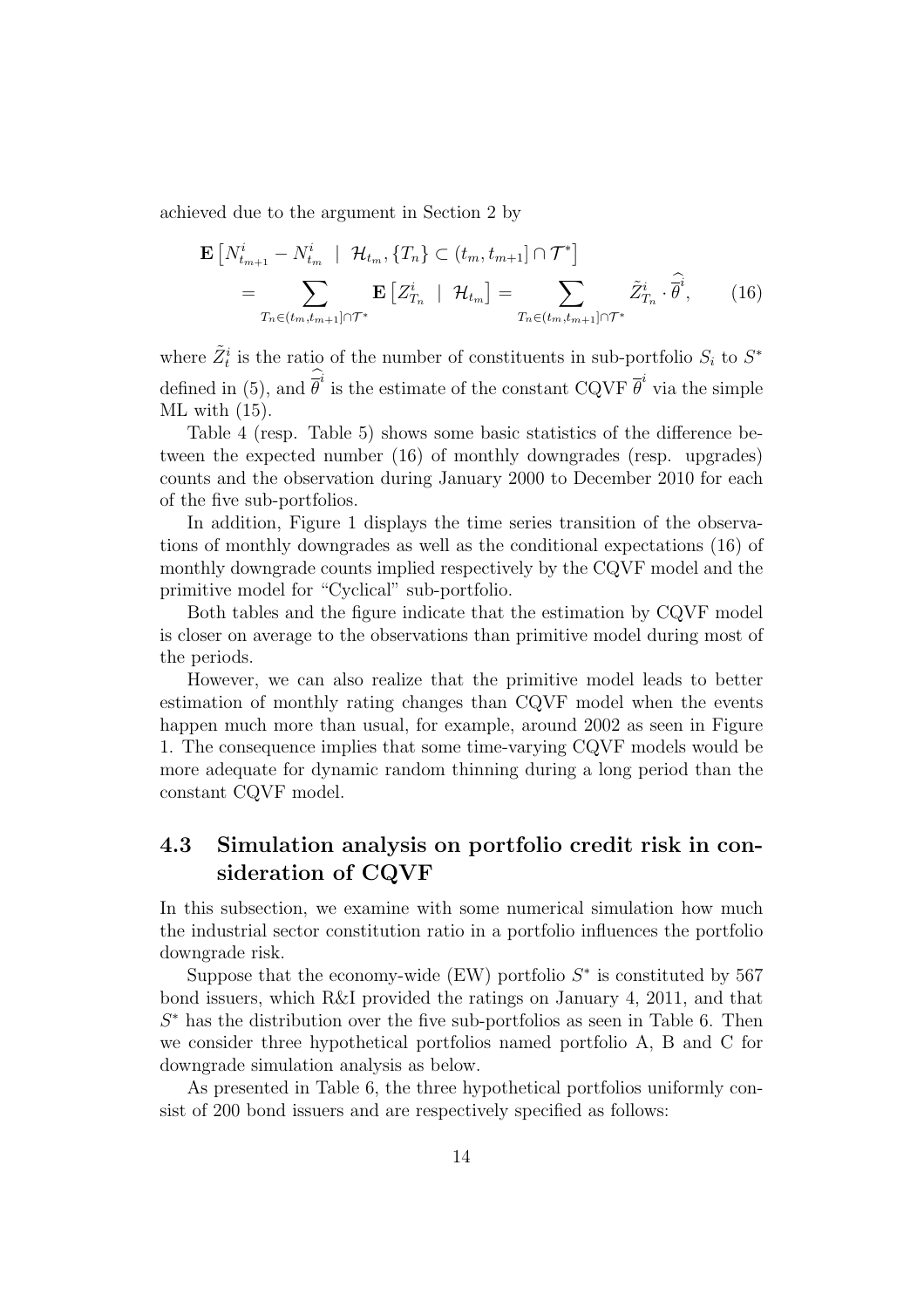| ence trie pap-hormonos. |           |             |           |         |           |         |
|-------------------------|-----------|-------------|-----------|---------|-----------|---------|
|                         | Cyclical  |             | Defensive |         | High-tech |         |
|                         | Primitive | $\rm CQVF$  | Primitive | CQVF    | Primitive | CQVF    |
| average                 | 0.23      | 0.01        | 0.18      | 0.00    | $-0.09$   | 0.00    |
| min                     | $-4.33$   | $-4.92$     | $-5.76$   | $-6.62$ | $-3.16$   | $-3.00$ |
| $5\%$ -percentile       | $-1.31$   | $-1.61$     | $-0.89$   | $-0.94$ | $-1.86$   | $-1.76$ |
| $10\%$ -percentile      | $-0.78$   | $-1.04$     | $-0.54$   | $-0.71$ | $-1.34$   | $-1.28$ |
| $25\%$ -percentile      | $-0.08$   | $-0.40$     | 0.00      | 0.00    | $-0.42$   | $-0.27$ |
| median                  | 0.14      | 0.00        | 0.22      | 0.13    | 0.00      | 0.00    |
| 75\%-percentile         | 0.69      | 0.53        | 0.47      | 0.29    | 0.37      | 0.49    |
| 90%-percentile          | 1.26      | 0.82        | 1.01      | 0.63    | 0.91      | 1.00    |
| 95\%-percentile         | 2.00      | 1.45        | 1.17      | 0.72    | 1.28      | 1.47    |
| max                     | 4.02      | 2.91        | 2.66      | 1.64    | 2.97      | 3.43    |
|                         |           |             |           |         |           |         |
|                         | Financial |             | Domestic  |         |           |         |
|                         | Primitive | <b>CQVF</b> | Primitive | CQVF    |           |         |
| average                 | $-0.22$   | 0.00        | $-0.10$   | 0.00    |           |         |
| min                     | $-8.06$   | $-7.02$     | $-4.46$   | $-4.25$ |           |         |
| $5\%$ -percentile       | $-2.65$   | $-2.16$     | $-1.88$   | $-1.79$ |           |         |
| $10\%$ -percentile      | $-1.42$   | $-1.14$     | $-1.40$   | $-1.25$ |           |         |
| $25\%$ -percentile      | $-0.35$   | $-0.01$     | $-0.65$   | $-0.49$ |           |         |
| median                  | 0.14      | 0.22        | 0.00      | 0.00    |           |         |
| 75\%-percentile         | 0.42      | 0.58        | 0.52      | 0.56    |           |         |
| 90%-percentile          | 0.70      | 0.98        | 1.09      | 1.18    |           |         |
| 95\%-percentile         | 0.90      | 1.31        | 1.64      | 1.81    |           |         |

Table 4: Some basic statistics on the difference between the expected number (16) of monthly *downgrades* obtained from both CQVF and Primitive and the monthly observation during January 2000 to December 2010 for each of the five sub-portfolios.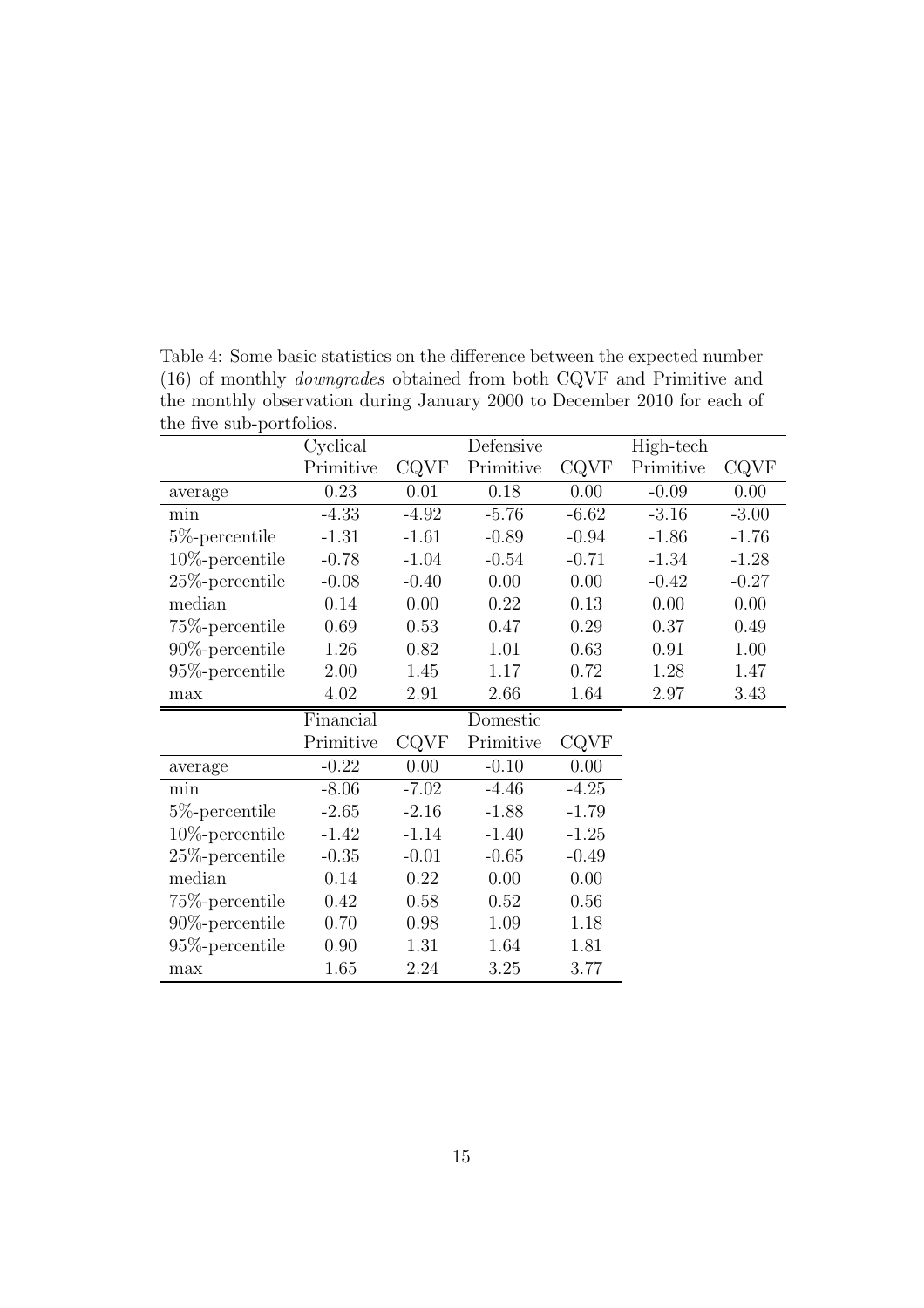| mve sup-pormonos.  |           |             |           |             |           |         |
|--------------------|-----------|-------------|-----------|-------------|-----------|---------|
|                    | Cyclical  |             | Defensive |             | High-tech |         |
|                    | Primitive | CQVF        | Primitive | CQVF        | Primitive | CQVF    |
| average            | $-0.06$   | 0.00        | 0.14      | 0.00        | $-0.13$   | 0.00    |
| min                | $-4.86$   | $-4.70$     | $-1.29$   | $-1.55$     | $-2.97$   | $-2.65$ |
| $5\%$ -percentile  | $-1.66$   | $-1.56$     | $-0.80$   | $-0.90$     | $-1.88$   | $-1.62$ |
| $10\%$ -percentile | $-1.04$   | $-0.96$     | $-0.65$   | $-0.80$     | $-1.34$   | $-1.09$ |
| 25\%-percentile    | $-0.40$   | $-0.34$     | 0.00      | 0.00        | $-0.56$   | $-0.48$ |
| median             | 0.02      | 0.10        | 0.12      | 0.07        | 0.00      | 0.00    |
| 75\%-percentile    | 0.44      | 0.50        | 0.42      | 0.26        | 0.45      | 0.53    |
| 90%-percentile     | 0.71      | 0.78        | 0.75      | 0.48        | 0.89      | 1.06    |
| 95\%-percentile    | 1.26      | 1.39        | 1.06      | 0.67        | 1.25      | 1.50    |
| max                | 2.29      | 2.46        | 1.39      | 0.88        | 2.28      | 2.65    |
|                    | Financial |             | Domestic  |             |           |         |
|                    | Primitive | <b>CQVF</b> | Primitive | <b>CQVF</b> |           |         |
| average            | $-0.20$   | $-0.01$     | 0.26      | 0.00        |           |         |
| min                | $-7.96$   | $-7.28$     | $-2.18$   | $-2.40$     |           |         |
| $5\%$ -percentile  | $-2.60$   | $-2.33$     | $-1.26$   | $-1.58$     |           |         |
| $10\%$ -percentile | $-1.58$   | $-1.13$     | $-0.89$   | $-1.25$     |           |         |
| $25\%$ -percentile | $-0.54$   | $-0.16$     | $-0.17$   | $-0.56$     |           |         |
| median             | 0.10      | 0.17        | 0.28      | 0.00        |           |         |
| 75\%-percentile    | 0.30      | 0.48        | 0.61      | 0.41        |           |         |
| 90%-percentile     | 0.70      | 1.08        | 1.41      | 0.97        |           |         |
| 95\%-percentile    | 1.04      | 1.45        | 1.86      | 1.33        |           |         |
|                    |           |             |           |             |           |         |
| max                | 2.71      | 3.63        | 3.40      | 2.49        |           |         |

Table 5: Some basic statistics on the difference between the expected number (16) of monthly *upgrades* obtained from both CQVF and Primitive and the monthly observation during January 2000 to December 2010 for each of the five sub-portfolios.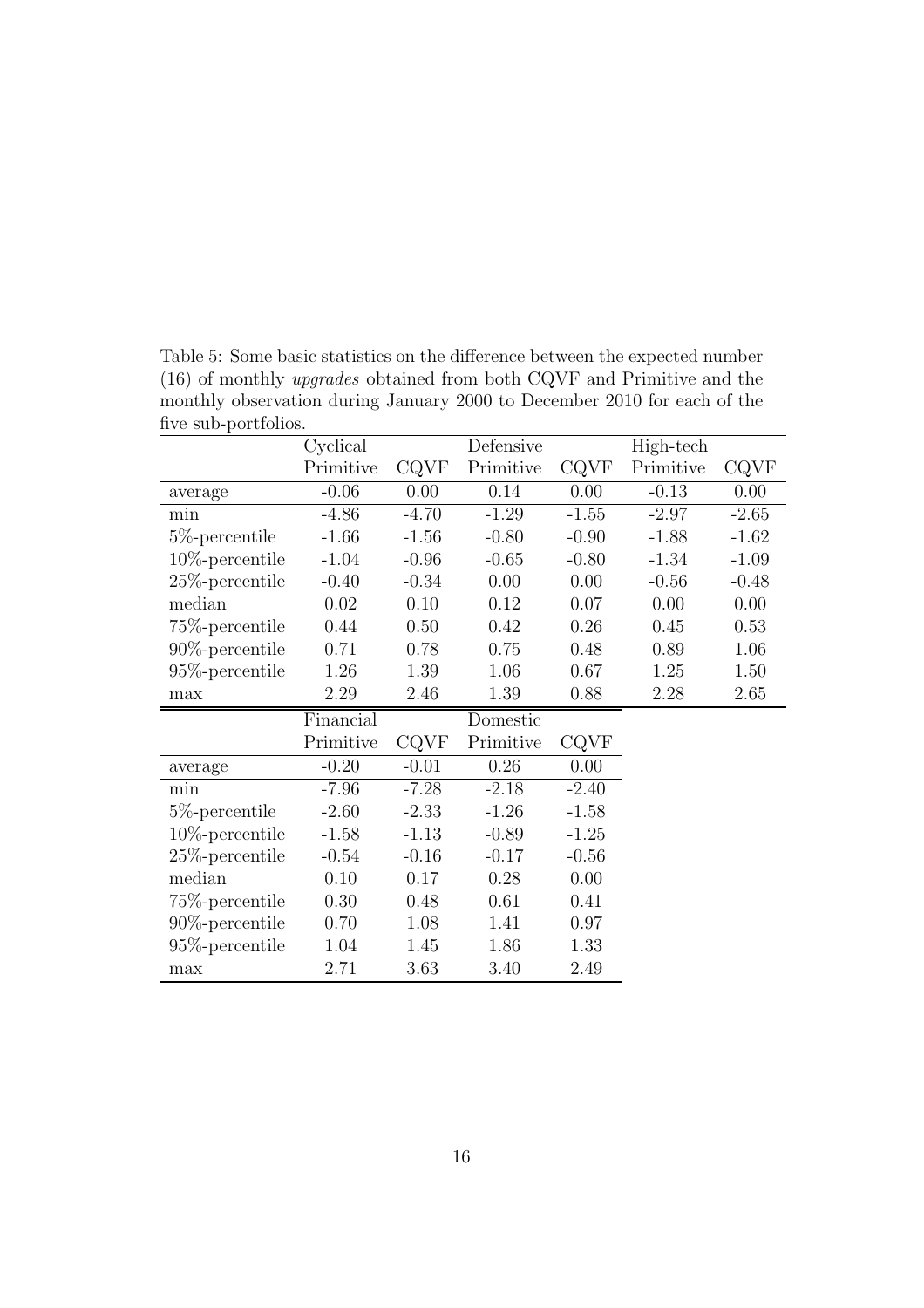

Figure 1: The time series transition of the observations of monthly downgrades as well as the conditional expectations (16) of monthly downgrade counts implied respectively by the CQVF model and the primitive model for "Cyclical" sub-portfolio.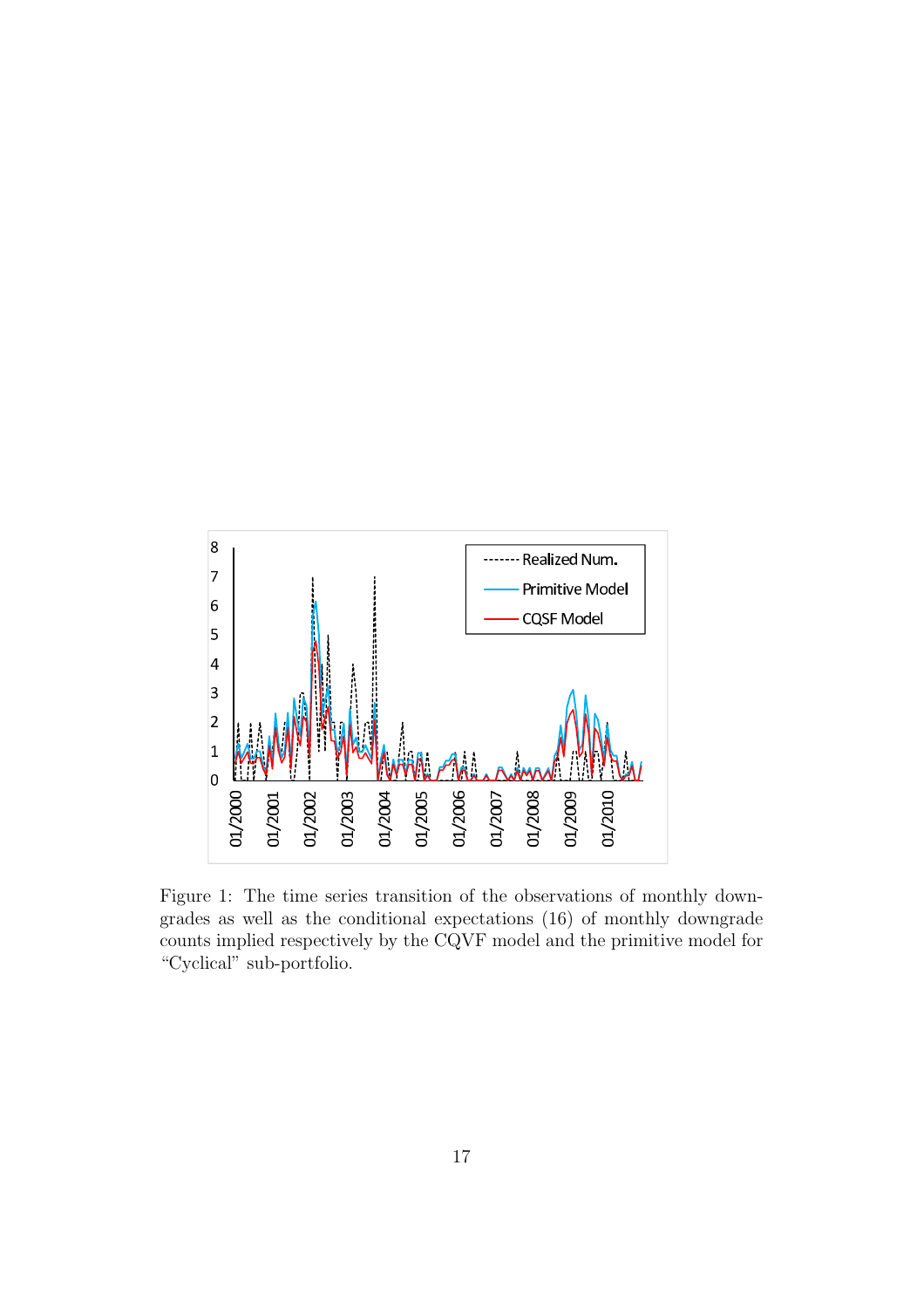- Port. A is over-weighted to "Cyclical" and "Defensive", whose downgrade CQVFs are relatively low.
- Port. B is almost equally distributed over the five sub-portfolios introduced in the previous subsection.
- Port. C is over-weighted to "Financial" and "Domestic", whose downgrade CQVFs are relatively high.

Remark that we do not need to identify the firms' names in each portfolio for the simulation since we use only the CQVF of each sub-portfolio without each firm' property.

Table 6: The distributions over the five sub-portfolios of the economy-wide (EW) portfolio *S <sup>∗</sup>* as well as three hypothetical portfolios for downgrade simulation analysis. There are 567 bond issuers which R&I provided the rating on January 4, 2011.

| Sector    | ЕW  | Port.A | Port.B | Port.C |
|-----------|-----|--------|--------|--------|
| Cyclical  | 122 | 122    | 43     |        |
| Defensive | 60  | 60     | 21     |        |
| High-tech | 124 |        | 44     | 92     |
| Financial | 108 | 0      | 38     | 108    |
| Domestic  | 153 | 18     | 54     |        |
| Total     | 567 | 200    | 200    |        |

Assume that we have to estimate a downgrade risk for each hypothetical portfolio from January 4, 2011 to December 30, 2011. Then the model parameters are estimated with the historical data from January 4, 2000 to December 30, 2010. We begin to specify and estimate the economy-wide intensity model and then generate many scenarios of downgrades by random thinning associated with the constant downgrade CQVFs.

We firstly specify the economy-wide intensity model as

$$
\lambda_t^* = \exp(\alpha + \beta Y_t),\tag{17}
$$

to estimate the parameters  $\alpha$  and  $\beta$ , where  $Y_t$  is some single covariate.

For a tentative illustration, we suppose that the covariate  $Y_t$  stands for the annual return at time *t* of TOPIX (TOkyo stock Price IndeX) <sup>9</sup> .

<sup>&</sup>lt;sup>9</sup>We calculate the realized annual return  $\tilde{y}_t$  at time *t* as 250 business day return, that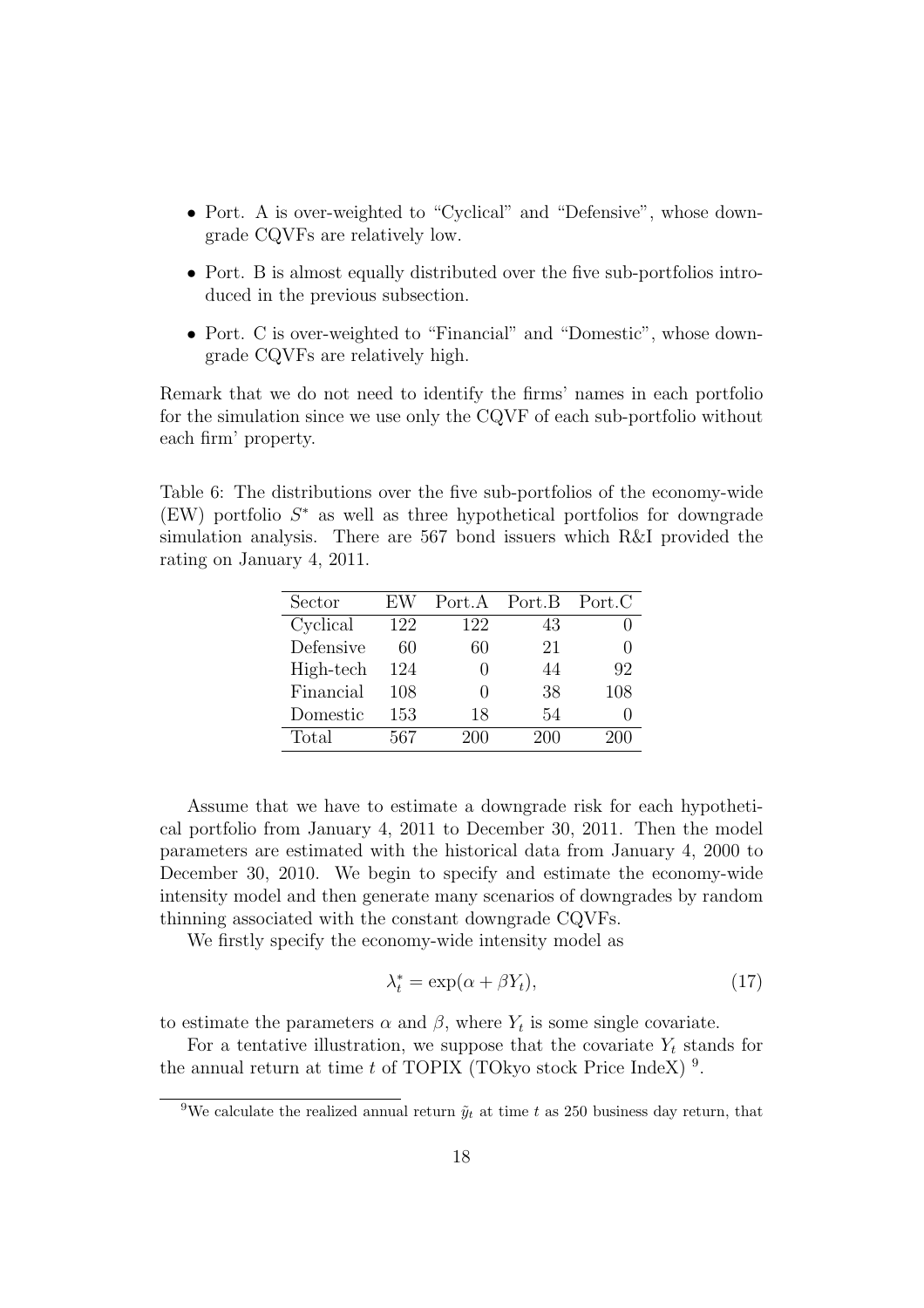We employ the maximum-likelihood estimation with the samples observed from January 4, 2000 to December 30, 2010 to obtain  $\hat{\alpha} = 3.81$  (0.04) and  $\beta = -2.13$  (0.17), where the standard errors are the values in parentheses.

The estimation procedures of the intensity is explained in Appendix C.

We remark that the negative value of  $\hat{\beta}$  implies that downgrades are more (resp. less) likely when TOPIX has fallen (resp. risen) from one year before. It is consistent with naive intuition if seeing TOPIX as a proxy of the whole economic condition.

The posterior downgrade intensity paths of the economy-wide portfolio and the five sub-portfolios are presented in Figure 2. The path of the posterior economy-wide portfolio downgrade intensity  $\lambda_t^*$  is drawn due to (17), namely,  $\hat{\lambda}_t^* = \exp(\hat{\alpha} + \hat{\beta} \tilde{y}_t)$ , where  $\tilde{y}_t$  is the realized annual TOPIX return at time *t*. The downgrade intensity paths of the five sub-portfolios are obtained by thinning ((3) and (6)) of the posterior economy-wide portfolio downgrade intensity  $\lambda_t^*$  with the CQVF thinning model whose constant CQVF estimate  $\overline{\theta}^i$  is are shown in Table 15.

We generate 100,000 scenarios of downgrade events by Monte Carlo simulation on random thinning associated with the constant downgrade CQVF for the five sub-portfolios estimated in the previous subsection. In order to obtain samples of credit event times, we firstly obtained the intensity of each sector by the thinning model (3) and (6). Then, we simulate event times with each sector-based intensity: the event times of sector  $S^i$  on  $k$ -th business day,  $(t_k = T_0^k \langle T_1^k \rangle \langle T_1^k \langle T_2^k \langle T_3^k \rangle \langle T_4^k \rangle)$ , are obtained as  $T_{j+1}^k - T_j^k = -1$  $\log U_k$ *λ i tk* , where  ${U_k}$  are a series of  $(0, 1)$ -uniform random variables. This procedures are based on the simulation procedure of stationary Poisson process.

For the intensity simulation on the out-of-sample period, we use TOPIX annual return on the out-of-sample period, from January 4, 2011 to December 30, 2011, to obtain the whole intensity  $\lambda_t^*$  on the period. Table 7 stands for the expected downgrade counts for one year each portfolio that is obtained by the simulation. Also, Figure 3 displays the distributions of simulated downgrade counts for one year each portfolio.

Both Table 7 and Figure 3 show that downgrades can occur the most frequently in Port.C among the three portfolios, while there are fewer down-

$$
\frac{S_t - S_{t-250 \text{business days}}}{S_{t-250 \text{business days}}},\tag{18}
$$

is, we obtain annual return of TOPIX by

where  $S_t$  and  $S_{t-250 \text{business days}}$  are the closing price of TOPIX at the date *t* and 250 business days before date *t* respectively.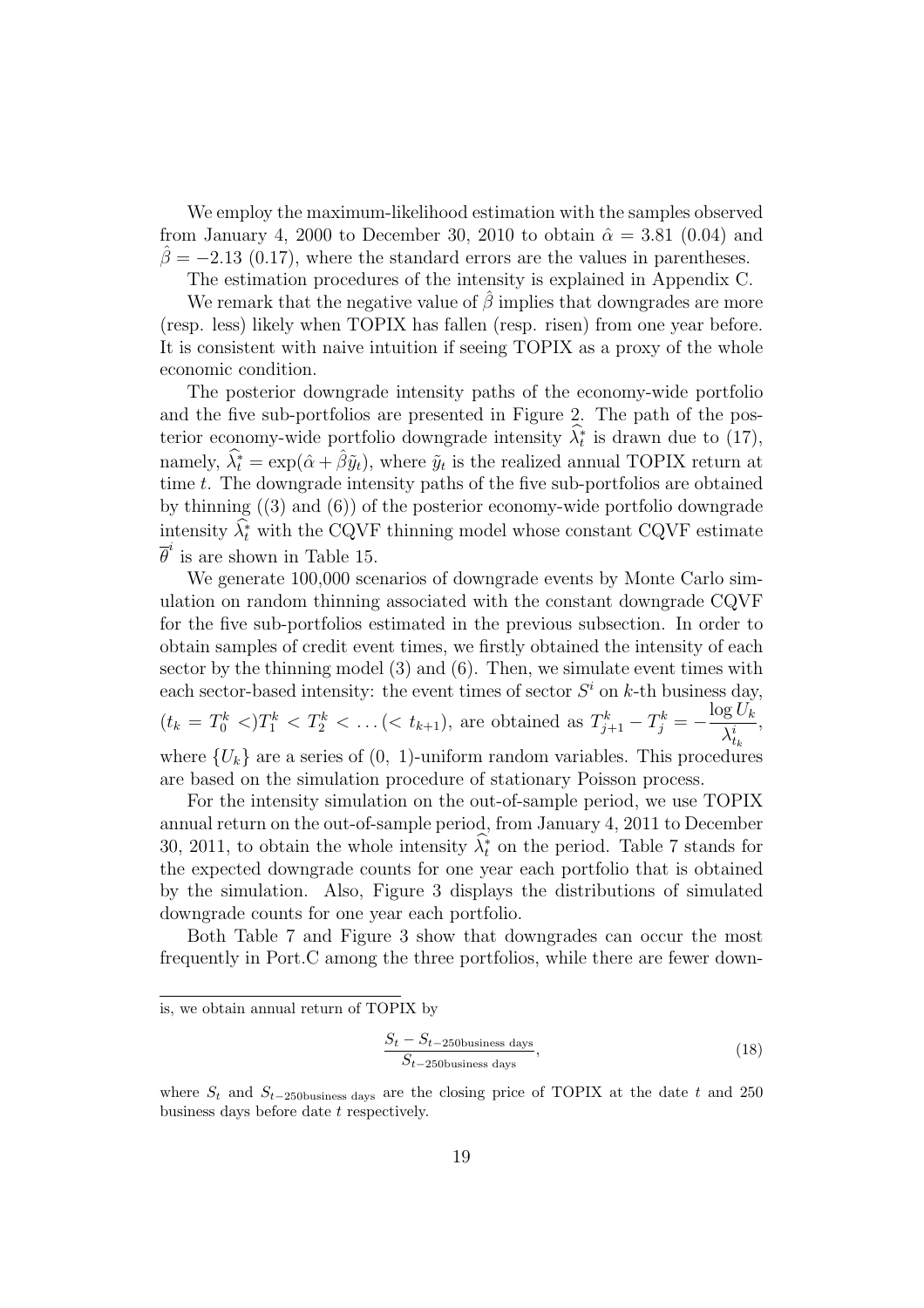

Figure 2: The posterior downgrade intensity paths of the economy-wide portfolio and the five sub-portfolios. The economy-wide intensity path is obtained by  $\lambda_t^* = \exp(3.81 - 2.13\tilde{y}_t)$ , where  $\tilde{y}_t$  is the actual annual return at time *t* of TOPIX. The intensity of each sector is obtained by the thinning model (3) and (6) with the constant CQVF.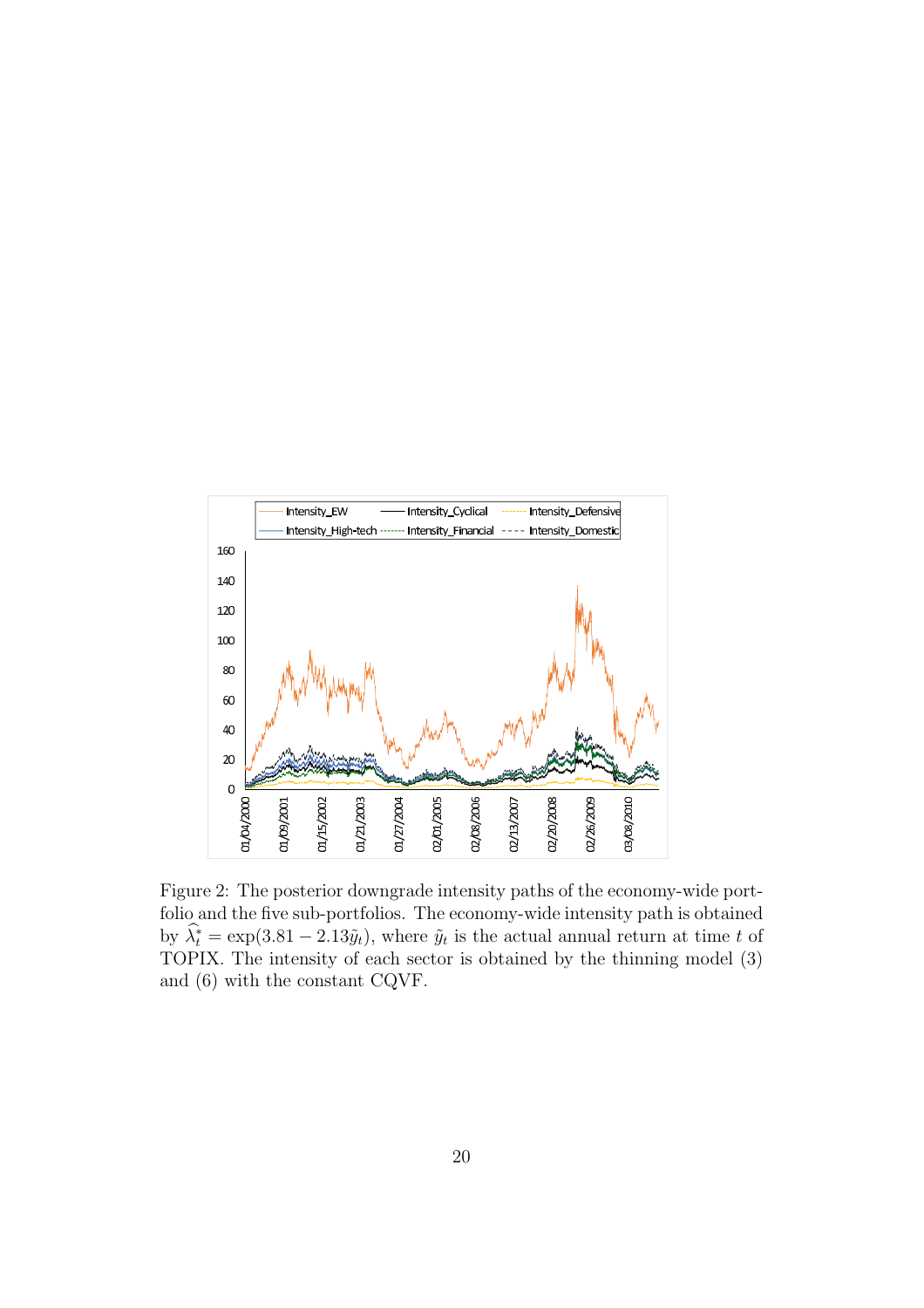grades in Port.A. The consequence is quite natural as expected in advance.

On the other hand, as the primitive model is independent of portfolio sector distribution, the simulated distributions of downgrade frequency are almost the same over all the portfolios.

Table 7: Some statistics of the downgrade frequency distributions obtained by Monte Carlo simulations with 100,000 trials. Figures correspond to the number of downgrade events generated by the simulations.

|                 |                |      | Port A Port B Port C |      |
|-----------------|----------------|------|----------------------|------|
| CQVF Model      | Average        | 13.9 | 18.7                 | 22.6 |
|                 | 99-percentile  | 23   | 29                   | 34   |
|                 | Max            | 32   | 40                   | 44   |
| Primitive Model | Average        | 18.3 | 18.3                 | 18.3 |
|                 | 99%-percentile | 29   | 29                   | 29   |
|                 | Max            | 40   | 38                   | 40   |

### **5 Concluding remarks**

In this paper, we suggest introducing the notion of credit quality vulnerability factor (CQVF) to thinning of the economy-wide credit event intensity in the top-down approach in order to improve credit risk measurement of subportfolios.

Although we just use a simple constant CQVF model to analyze some sub-portfolios classified according to types of industry with the historical data on credit rating changes of the Japanese firms, the estimation results directly indicate which sub-factors are more (less) vulnerable for credit rating changes by and large. Therefore we can conclude that thinning with some CQVF is more useful to estimate the future frequency of credit rating changes in sub-portfolios than primitive thinning with a naive composition rate of the sub-portfolios in the whole. Moreover, through a simulation analysis of some hypothetical portfolios, we can see the relation between the distribution of CQVF associated with the portfolios and the portfolio credit risk.

For our further work, we will develop the top-down credit risk framework with more sophisticated random thinning in accuracy and tractability for practical use of risk management.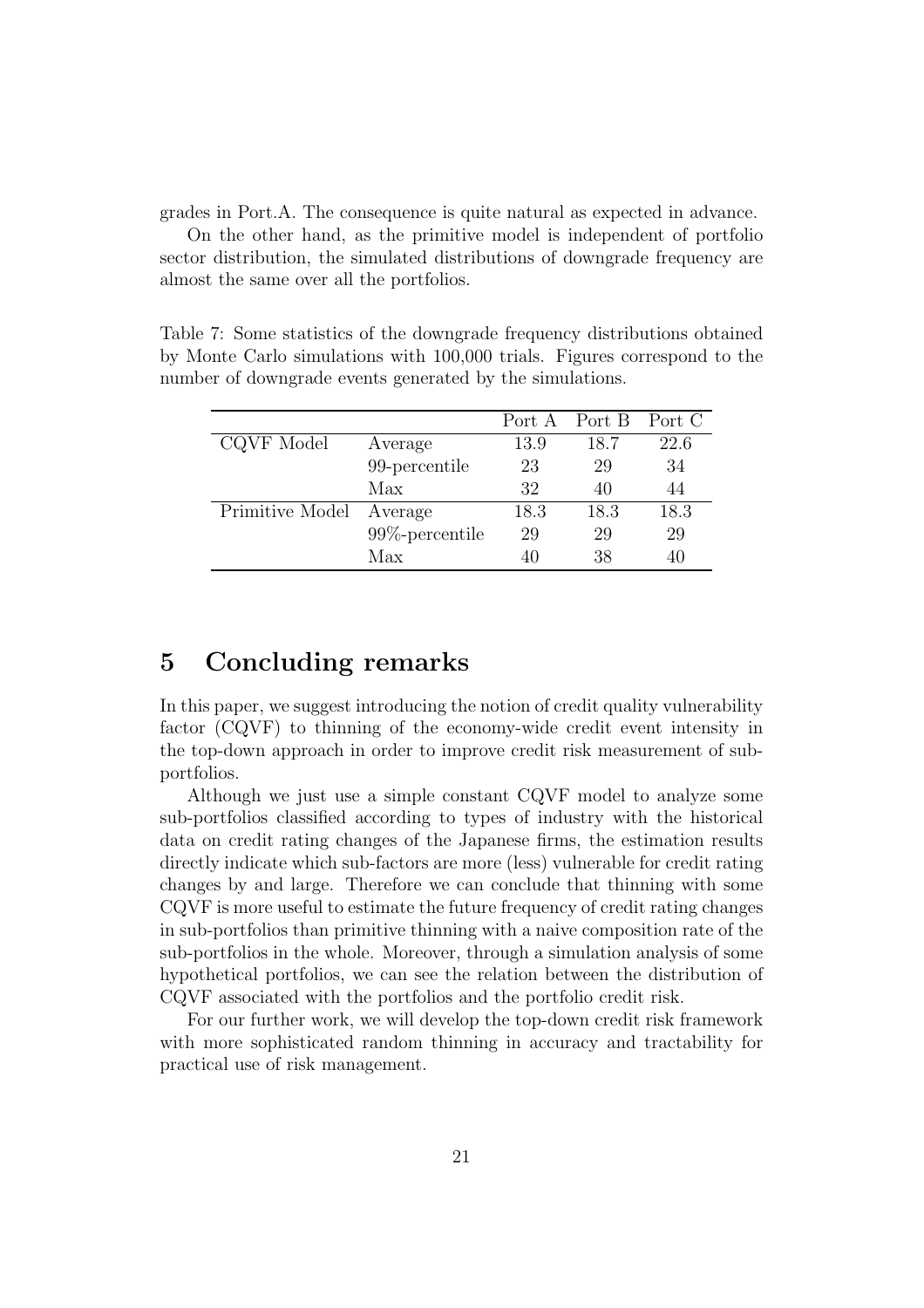

Figure 3: Distributions of simulated downgrade counts in one year each portfolio.

## **A Comparative analysis on estimation procedures**

In section 4 we employ the maximum likelihood (ML) method with (15), which respectively estimates the CQVF of each sub-portfolios, although it appears natural to simultaneously estimate the CQVFs of all the sub-portfolios by ML with the log-likelihood (14).

Here we examine the difference of the estimates between the two methods. Remember the settings with the five sector sub-portfolios introduced in section 4.

For the regular ML with the log-likelihood (14), we regard the domestic sector  $S_5$  as the sub-portfolio whose CQVF  $\overline{\theta}^5$  cannot be directly estimated. In order to obtain  $\overline{\theta}^5$ , we firstly have the time series given by

$$
\widehat{\overline{\theta}}_{T_n}^5 = \frac{1 - \sum_{i=1}^4 \tilde{Z}_{T_n}^i \widehat{\overline{\theta}}^i}{\tilde{Z}_{T_n}^5}, \ T_n \in \mathcal{T}^*,
$$
\n(19)

where  $\{\overline{\theta}^i\}_{i=1,\cdots,4}$  are the constant CQVF estimates for sub-portfolios  $S_1, S_2, S_3$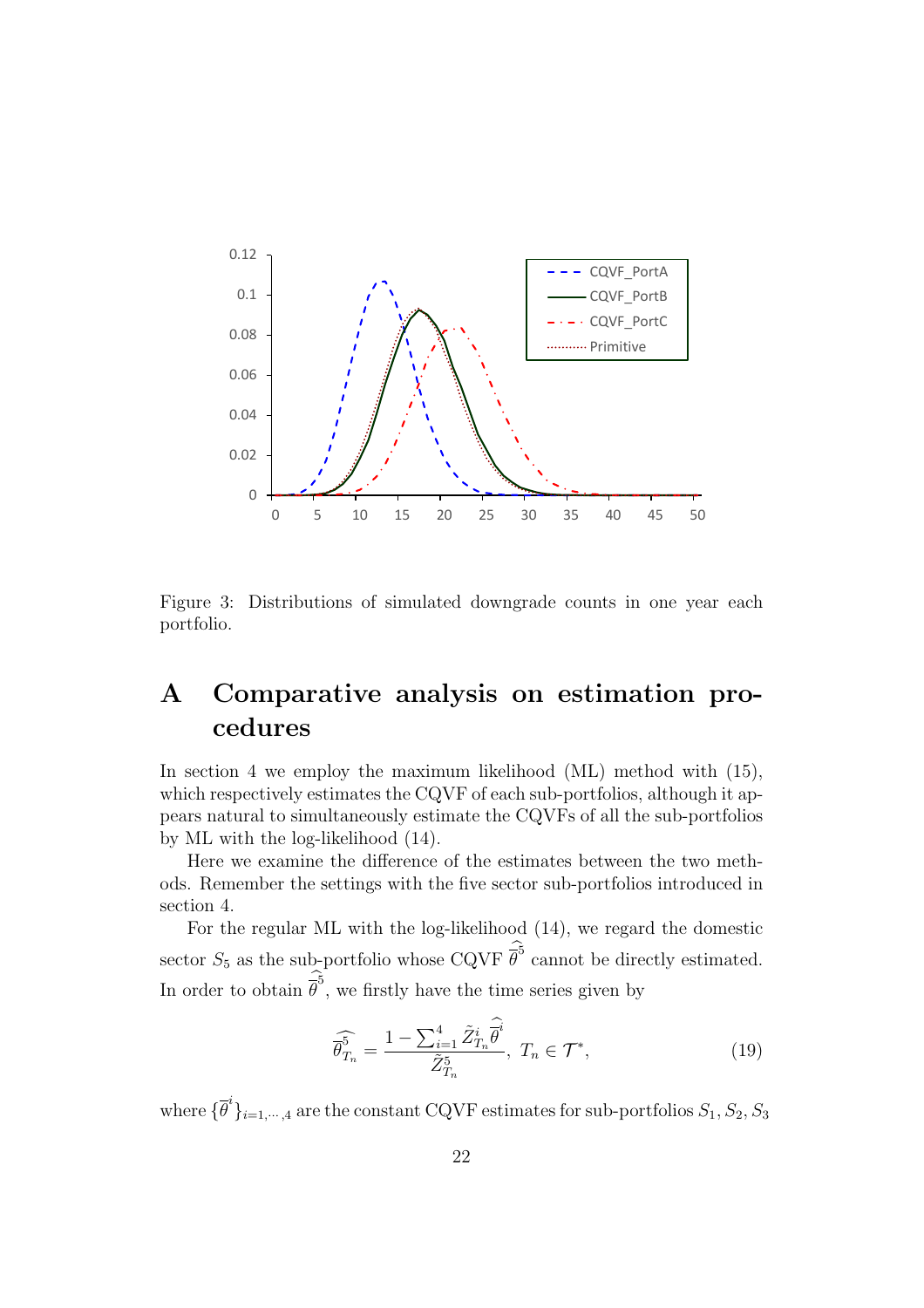and  $S_4$  obtained directly by ML with (14). Then we obtain the CQVF  $\overline{\theta}^5$  of the domestic sector  $S_5$  as the average in time of  $\{ \overline{\theta}_{T_n}^5 \}$  $\int_{T_n}^{\infty}$ <sub>*n*=1</sub>,*··*·*,N<sub>t</sub>*</sub>, namely,

$$
\widehat{\overline{\theta}}^5 = \sum_{n=1}^{N_t} \frac{\widehat{\overline{\theta}}_{T_n}^5}{N_t}.
$$
\n(20)

The estimation result is displayed in table 8. Table 8 implies that the estimates by the simpler ML with (15) are not so far in terms of standard errors from the regular ML with (14).

Hence we consider that we can use the simple two partition ML with (15) for our empirical study.

Table 8: The ML Estimates of CQVF for the five sectors by the simpler two-partition ML (Simple) with (15) as well as the regular ML estimation (Regular) with (14) and (19)-(20). The values in parentheses are the standard errors.

|                           | Down-Grade |         | Up-Grade |         |
|---------------------------|------------|---------|----------|---------|
| Sector                    | Simple     | Regular | Simple   | Regular |
| Cyclical (Sec1)           | 0.780      | 0.792   | 1.075    | 1.085   |
|                           | (0.069)    | (0.062) | (0.087)  | (0.068) |
| Defensive (Sec2)          | 0.617      | 0.624   | 0.638    | 0.647   |
|                           | (0.097)    | (0.092) | (0.109)  | (0.099) |
| $High\text{-}tech (Sec3)$ | 1.092      | 1.092   | 1.163    | 1.163   |
|                           | (0.080)    | (0.069) | (0.090)  | (0.069) |
| Financial (Sec4)          | 1.354      | 1.294   | 1.336    | 1.323   |
|                           | (0.115)    | (0.095) | (0.117)  | (0.090) |
| Domestic (Sec5)           | 1.083      | 1.095   | 0.733    | 0.740   |
|                           | (0.069)    |         | (0.068)  |         |

## **B Normalization of thinning processes**

If the partitioned sub-portfolios  $S_1, \cdots, S_M$  of  $S^*$  are simultaneously considered, the CQVF models should satisfy the condition (1) that the sum of thinning processes is always one. Thus, we often consider the normalized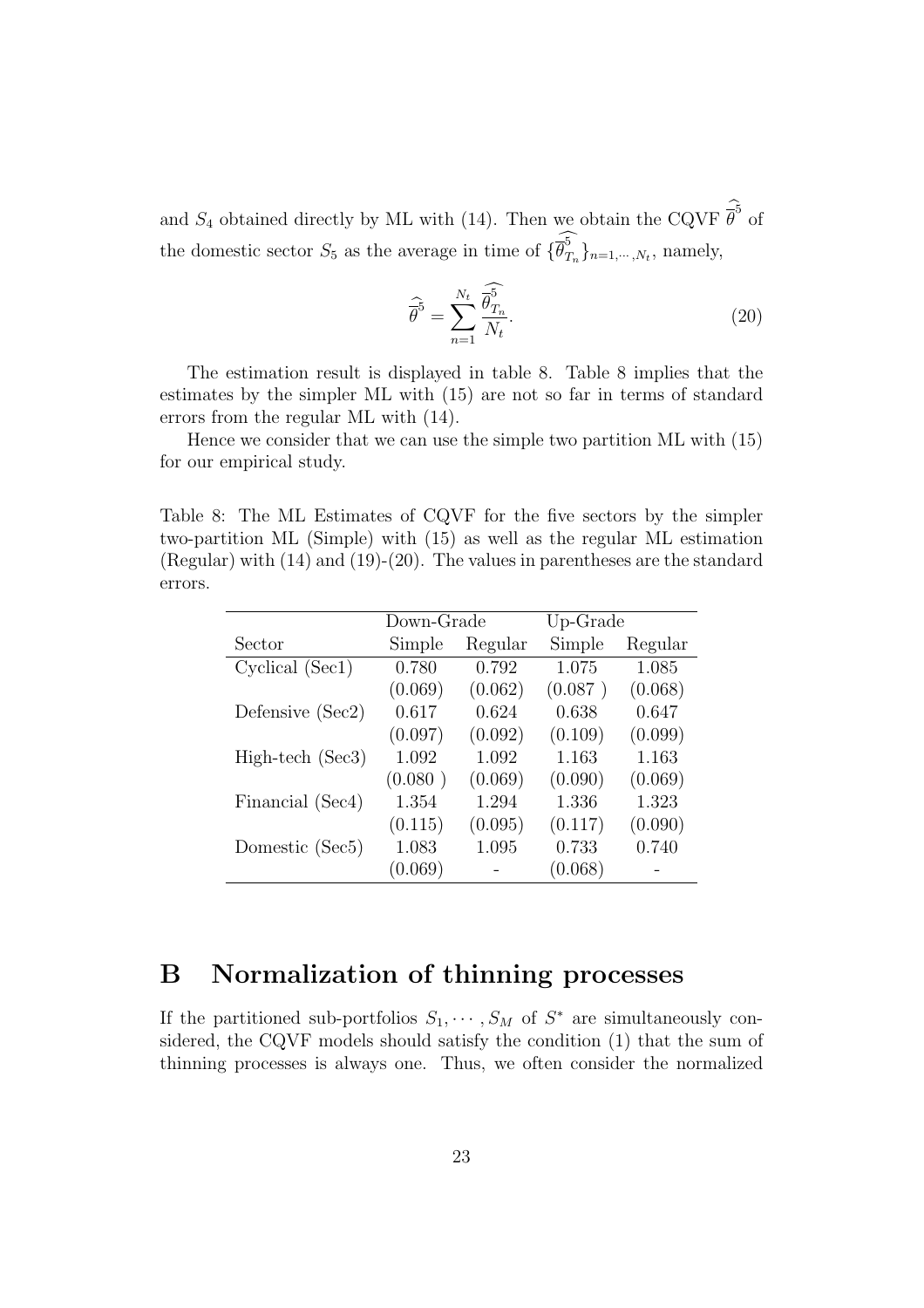thinning process specified by

$$
Z_t^i = \frac{\theta_t^i \tilde{Z}_t^i}{\sum_{j=1}^M \theta_t^j \tilde{Z}_t^j} = \tilde{\theta}_t^i \tilde{Z}_t^i, \tag{21}
$$

where we call  $\tilde{\theta}^i_t =$ *θ i* ∑ *t*  $\frac{M}{j=1}$   $\theta_t^j \tilde{Z}_t^j$ "the normalized CQVF." However section 4

does not particularly assume such a normalization of CQVF for simplicity.

Here we compare the estimation of CQVF with normalization with that of unnormalized case appeared in section 4.

For the estimation of CQVF with normalization, we assume the pre-CQVF  $\theta_t^i$  is constant in (21), namely  $\theta_t^i = \overline{\theta}^i$ . Then we obtain the estimates  $\overline{\theta}^i$  of the pre-CQVF via ML estimation with log-likelihood function given by

$$
\log L(\Theta \mid \mathcal{H}_t) = \sum_{m=1}^M \sum_{T_n \le t | T_n \in \mathcal{T}^m} \log \left( Z^m_{T_n} \right)
$$
  
= 
$$
\sum_{m=1}^M \sum_{T_n \le t | T_n \in \mathcal{T}^m} \left\{ \log \left( \tilde{Z}^m_{T_n} \right) + \log \left( \overline{\theta}^m \right) \right\}.
$$

The estimates  $\overline{\theta}^i$  of the pre-CQVF from the samples presented in section 4 are shown in Table 9.

Table 9: ML estimates of the pre-normalized CQVF  $\overline{\theta}^i$ . The values in parentheses are standard errors.

| Sector               | Down-Grade | Up-Grade |
|----------------------|------------|----------|
| Cyclical (Sec $1$ )  | 1.239      | 1.418    |
|                      | (0.135)    | (0.153)  |
| Defensive (Sec $2$ ) | 0.988      | 0.842    |
|                      | (0.166)    | (0.154)  |
| High-tech (Sec $3$ ) | 1.749      | 1.534    |
|                      | (0.171)    | (0.161)  |
| Financial (Sec 4)    | 2.174      | 1.794    |
|                      | (0.232)    | (0.202)  |
| Domestic (Sec 5)     | 1.734      | 0.966    |
|                      | (0.159)    | (0.112)  |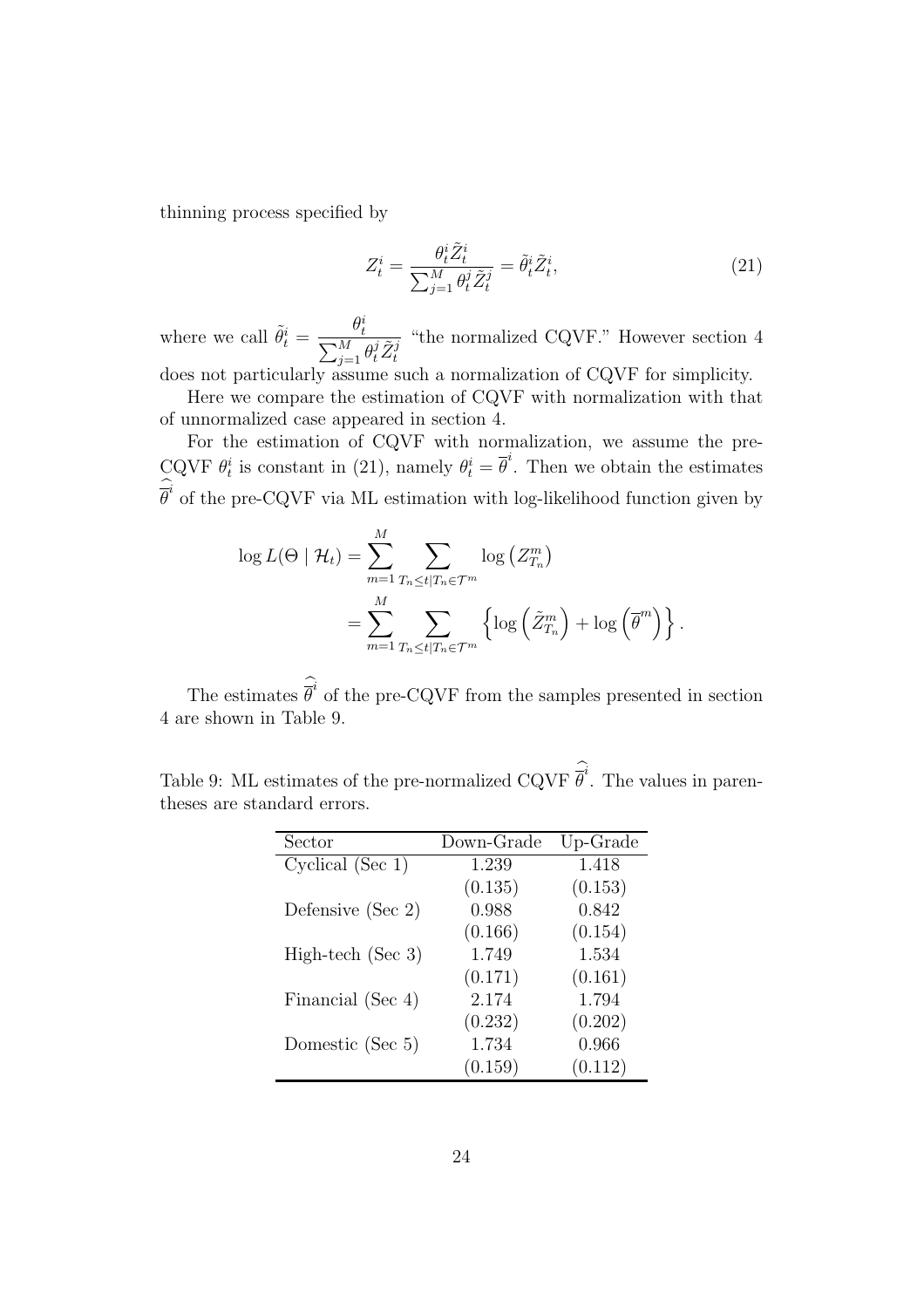After that, with the pre-normalized CQVF estimators, we calculate the normalized CQVF estimators at each event time as follows:

$$
\widehat{\hat{\theta}^{i}_{T_n}} = \frac{\widehat{\theta^{i}_{T_n}}}{\sum_{j=1}^{M} \widehat{\theta^{j}_{T_n}} \tilde{Z}^{j}_{T_n}}, \quad T_n \in \mathcal{T}^*.
$$

In order to compare the normalized CQVF with the unnormalized shown in section 4, we calculate the time-series average  $\tilde{\theta}^i$  of the normalized CQVF:

$$
\widehat{\widetilde{\theta}^i} = \sum_{n=1}^{N_t} \frac{\widehat{\widetilde{\theta}^i_{T_n}}}{N_t}.
$$

Table 10 shows the CQVF estimates of the average normalized CQVF as well as the unnormalized constant CQVF estimates presented in section 4.

Table 10 naively indicates that average normalized CQVFs are not so different from the unnormalized constant CQVFs in terms of standard errors. This consequence implies that it is not serious for our empirical analysis to ignore the normalization of CQVF.

Table 10: Estimated CQVFs for the five sectors. The values in parentheses are standard errors.

|                      | Down-Grade   |            | Up-Grade     |            |
|----------------------|--------------|------------|--------------|------------|
| Sector               | Unnormalized | Normalized | Unnormalized | Normalized |
| Cyclical (Sec $1$ )  | 0.780        | 0.774      | 1.075        | 1.075      |
|                      | (0.069)      |            | (0.087)      |            |
| Defensive (Sec $2$ ) | 0.617        | 0.616      | 0.638        | 0.638      |
|                      | (0.097)      |            | (0.109)      |            |
| High-tech (Sec $3$ ) | 1.092        | 1.092      | 1.163        | 1.162      |
|                      | (0.080)      |            | (0.090)      |            |
| Financial (Sec 4)    | 1.354        | 1.358      | 1.336        | 1.359      |
|                      | (0.115)      |            | (0.117)      |            |
| Domestic (Sec 5)     | 1.083        | 1.083      | 0.733        | 0.732      |
|                      | (0.069)      |            | (0.068)      |            |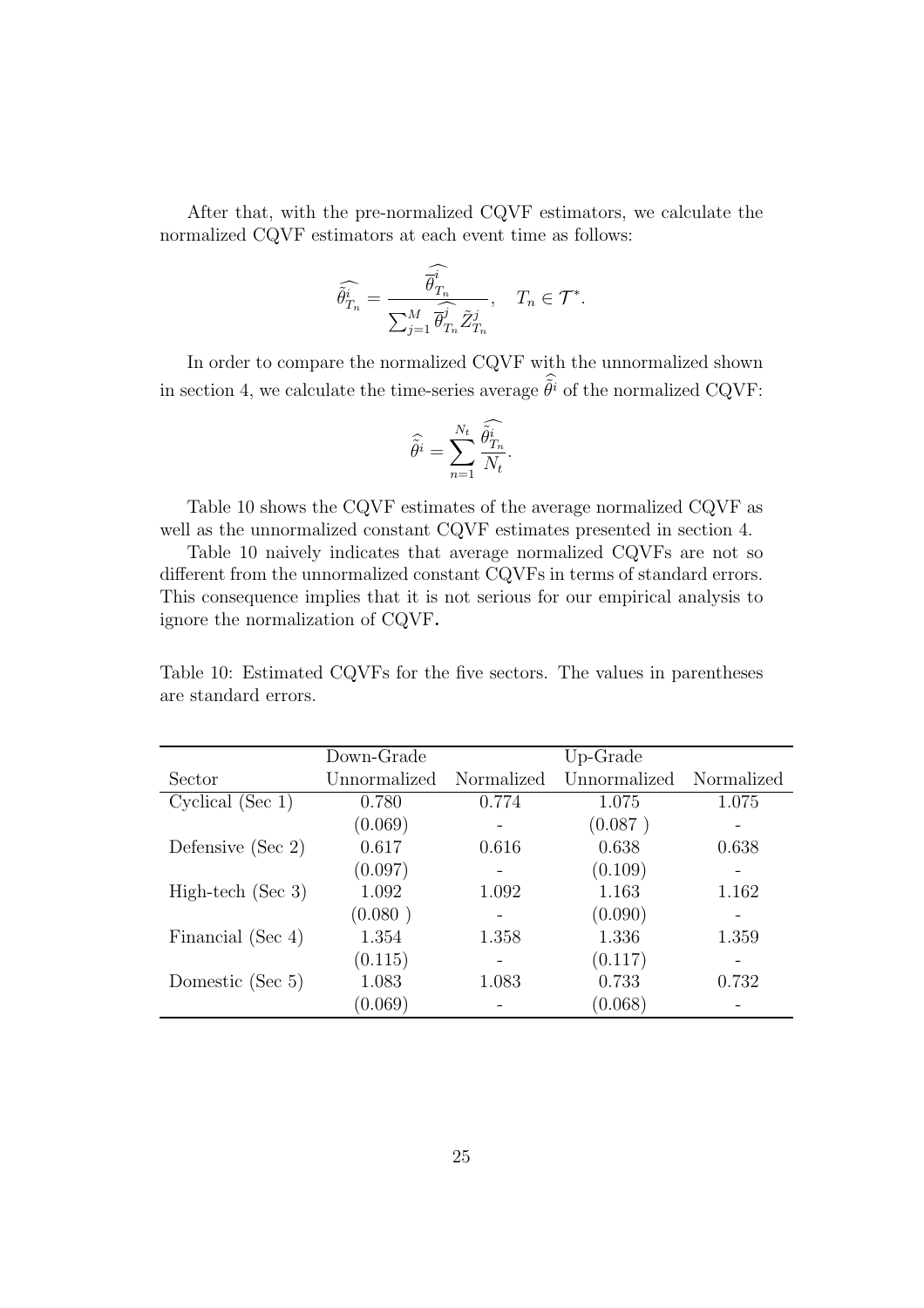## **C Parameter estimation of the intensity process**

We apply the maximum likelihood method in order to obtain the parameters of EW intensity model given by (17). We assume that 12:00 a.m. on January 4, 2000 is set as  $t = 0$  and that the observed raw event dates  ${\{\tilde{T}_n\}}_{n=1,\dots,N}$  with  $0 \leq \tilde{T}_1 \leq \tilde{T}_2 \leq \ldots \leq \tilde{T}_N \left( \lt H \right)$  are available for estimation. Also suppose that each raw event date can be represented like  $\tilde{T}_n = m\Delta t$  for some integer *m* and  $\Delta t = 0.004$ , which means 250 business days amount to a unit of time.

Now the log-likelihood function for  $\alpha$  and  $\beta$  in (17) can be approximated as follows.

$$
\sum_{n=1}^{N} \log \lambda_{\tilde{T}_n}^* - \int_0^H \lambda_s^* ds \approx N\alpha + \beta \sum_{n=1}^{N} \tilde{y}_{\tilde{T}_n} - e^{\alpha} \Delta t \sum_{m=0}^{M-1} e^{\beta \tilde{y}_{m\Delta t}},
$$

where,  $\tilde{T}_0 = 0, H = M\Delta t$  for some integer *M*, and  ${\{\tilde{y}_{m\Delta t}\}}_{m=0,1,\dots,M-1}$  are the daily samples during the period [0*, H*) of the TOPIX annual return calculated via (18).

### **References**

- [1] D. Duffie, L. Saita and K. Wang: Multi-period Corporate Default Prediction with Stochastic Covariates, *Journal of Financial Economics*, **83** (2007), 635–665.
- [2] D. Duffie and K. J. Singleton: Credit Risk. Princeton University Press, 2003.
- [3] E. Errais, K. Giesecke and L. Goldberg: Affine Point Processes and Portfolio Credit Risk, *SIAM Journal on Financial Mathematics*, **30** (2010), 642–665.
- [4] K. Giesecke, L. R. Goldberg and X. Ding: A Top-down Approach to Multi-name Credit, *Operations Research*, **59** (2011), 283–300.
- [5] K. Giesecke and B. Kim: Risk Analysis of Collateralized Debt Obligations, *Operations Research*, **59** (2011), 32–49.
- [6] K. Giesecke and B. Kim: Systemic risk: What Defaults Are Telling Us, *Management Science*, **57** (2011), 1387–1405.